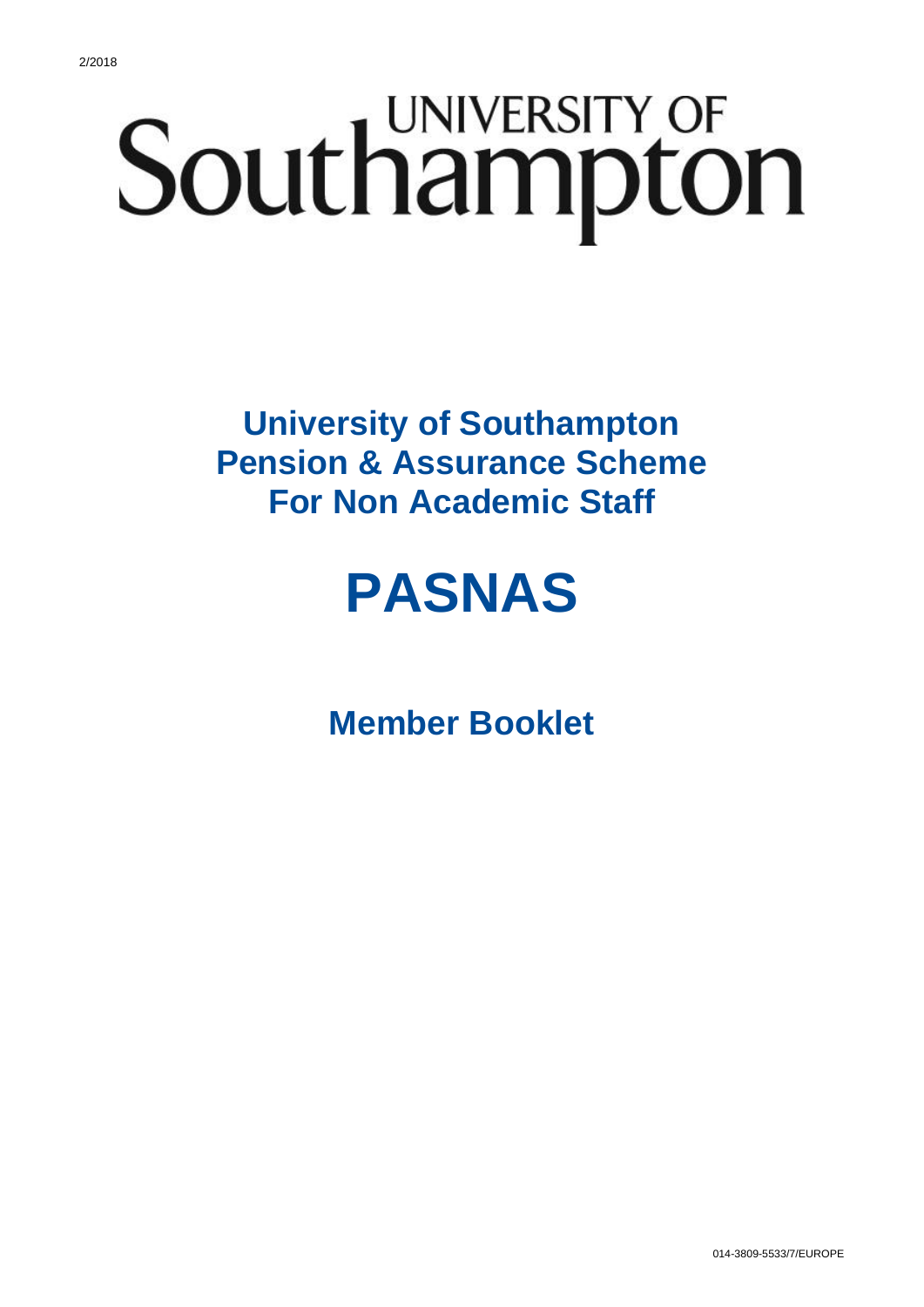# **Contents**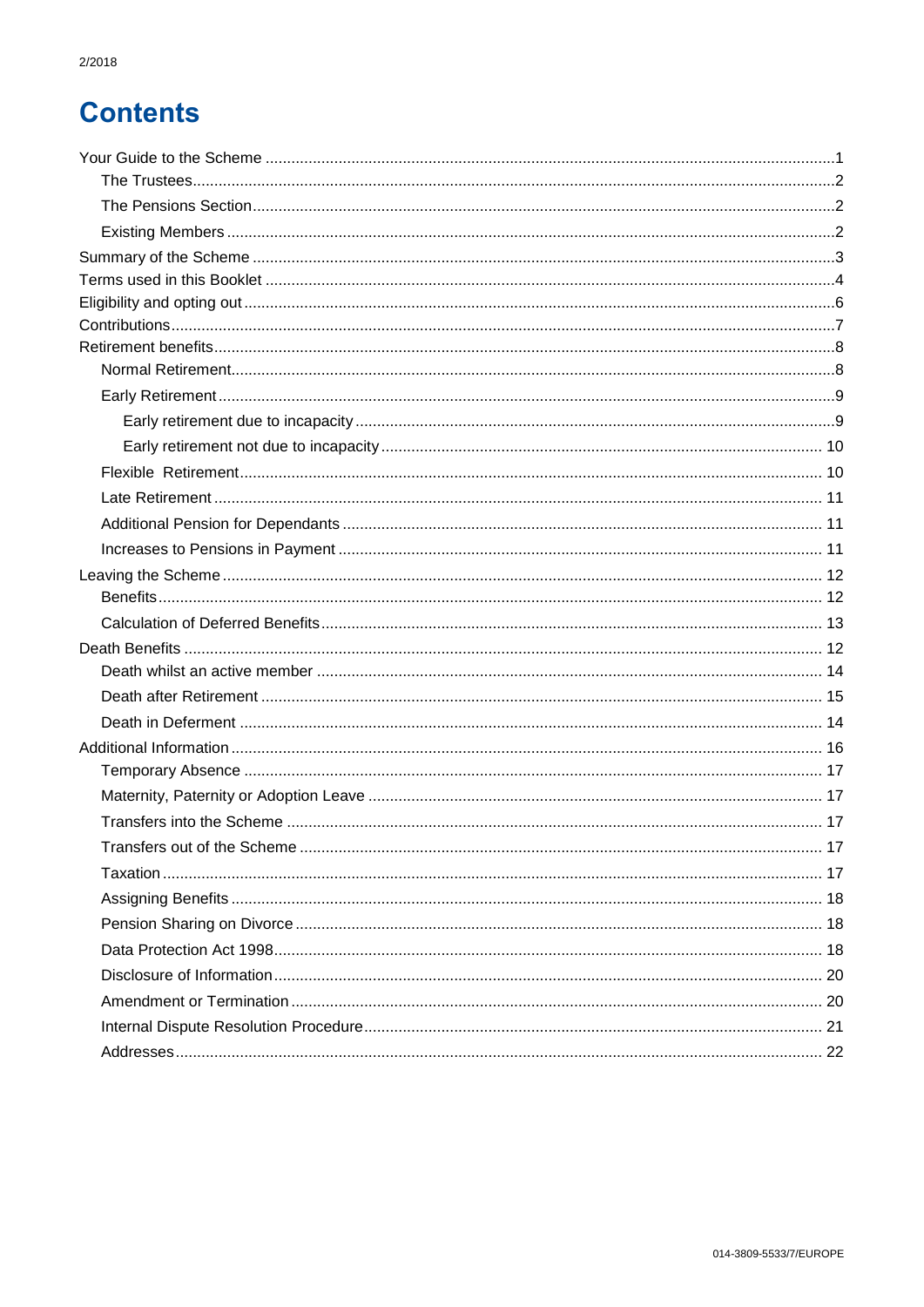### <span id="page-2-0"></span>**Your Guide to the Scheme**

This booklet describes the benefits available to you as a member of the University of Southampton Pension and Assurance Scheme for Non-Academic Staff ('the Scheme').

It explains how you join the Scheme, how much you contribute, and how the various benefits are calculated.

Entry into the Scheme is automatic at commencement of employment but voluntary and you may leave the Scheme at any time (see page 6). However, you should remember that if you opt out of the Scheme you will be giving up valuable pension and life assurance/death benefits. As enrolment into the Scheme is automatic the University meets its legal obligation under the Auto Enrolment Regulations that came into force for the University from 1st April 2013.

The Scheme is administered by Trustees in accordance with a trust deed and rules dated 23 August 2012 (as amended from time to time) (the "Trust Deed" and the "Rules"). The Trust Deed and Rules are available for inspection at any reasonable time. The purpose of this Booklet is to provide you with a summary of the benefits provided by the Scheme. It is for information only and does not cover every detail of the Scheme. It must not be taken in any way as modifying or interpreting the Trust Deed and Rules and if there is any discrepancy between this Booklet and the Trust Deed and Rules, the latter will prevail.

Up to 5 April 2006 the Scheme had exempt approval for tax purposes under the Income and Corporation Taxes Act (ICTA) 1988 and from 6 April 2006 is a registered pension scheme under the Finance Act 2004. This means that members benefit from several important tax advantages, including the ability to exchange part of your retirement benefits for a tax free cash lump sum (as explained on page 8).

Up until 6 April 2016, the Scheme was contracted-out of the State Second Pension ("S2P"), formerly the State Earnings Related Pension Scheme, on a salary related basis. This means that the Scheme provided you with benefits to replace those from S2P, and you paid lower National Insurance Contributions.

Benefits under the Scheme are funded by contributions made by the University, which are invested together with contributions made by members until such time as they are used to pay those benefits. Money paid into the Scheme is kept entirely separate from the University's assets and must be used to meet the benefits due to Scheme members and their dependants.

Each year active members will receive a statement showing your retirement benefits. If you require any information about the Scheme or your benefits or would like an estimate, please request this from the Pension Section at any time (see contact details on page 2).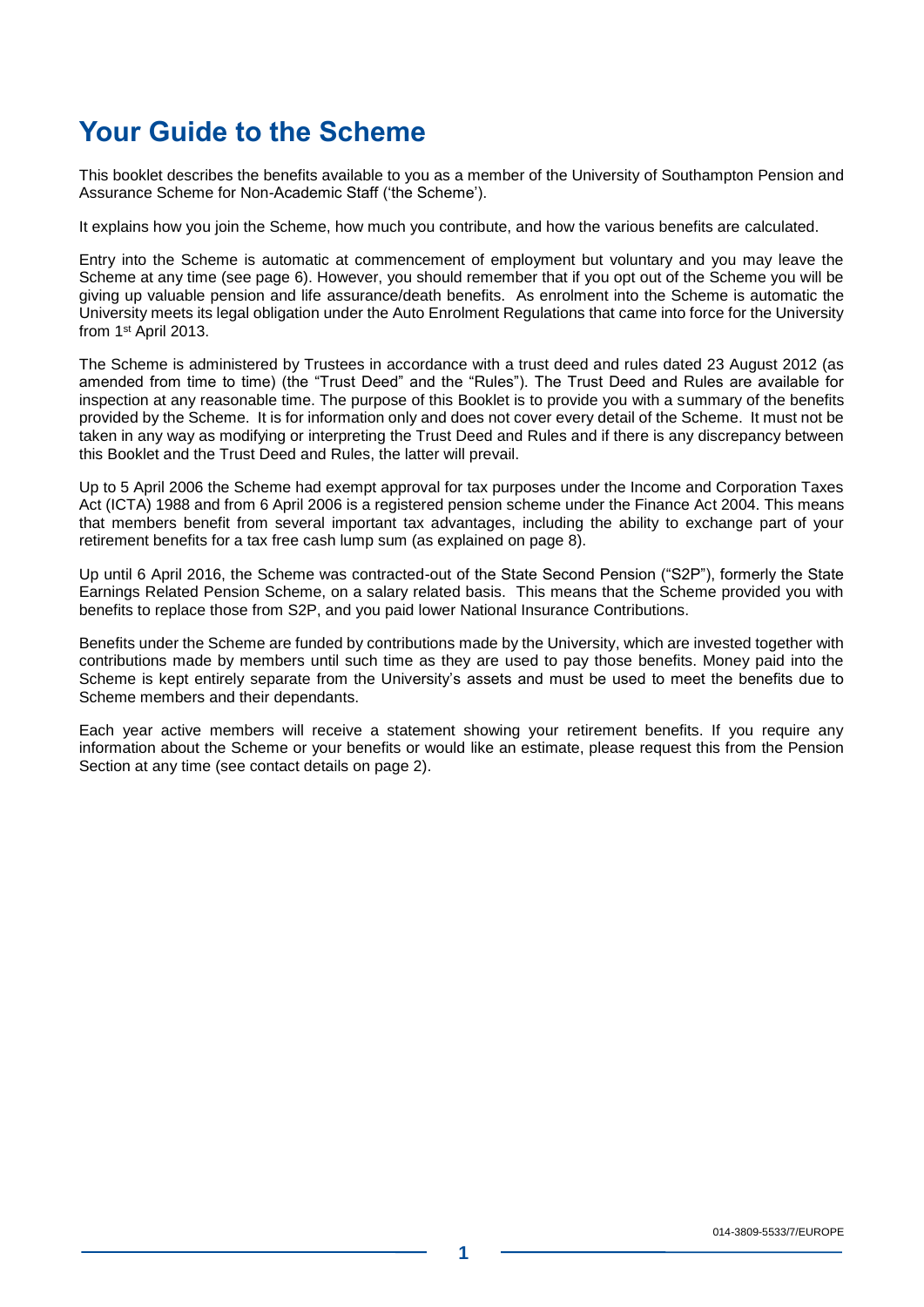#### <span id="page-3-0"></span>**The Trustees**

The Scheme is administered by Trustees in accordance with the Trust Deed and Rules.

There must be seven or more Trustees, including:

- Three University nominated Trustees (the University Trustees);
- Three Scheme members who are elected by the active and pensioner members of the Scheme (the Member Trustees) and;
- an Independent Trustee

Power of appointment and removal of the University Trustees and the Independent Trustee rests with the University.

#### <span id="page-3-1"></span>**The Pensions Section**

If you have any questions concerning the Scheme and the benefits it provides, you should get in touch with the Pensions Section

Pension Services Finance Department Building 37 The University of Southampton **Highfield Southampton** SO17 1BJ

Telephone: 02380 595468 Email: pensions@soton.ac.uk Fax: 02380 592195

#### **Existing Members**

If you are already a member of the Scheme certain special provisions and guarantees may apply to you. For details of these you should refer to the literature that has previously been given to you.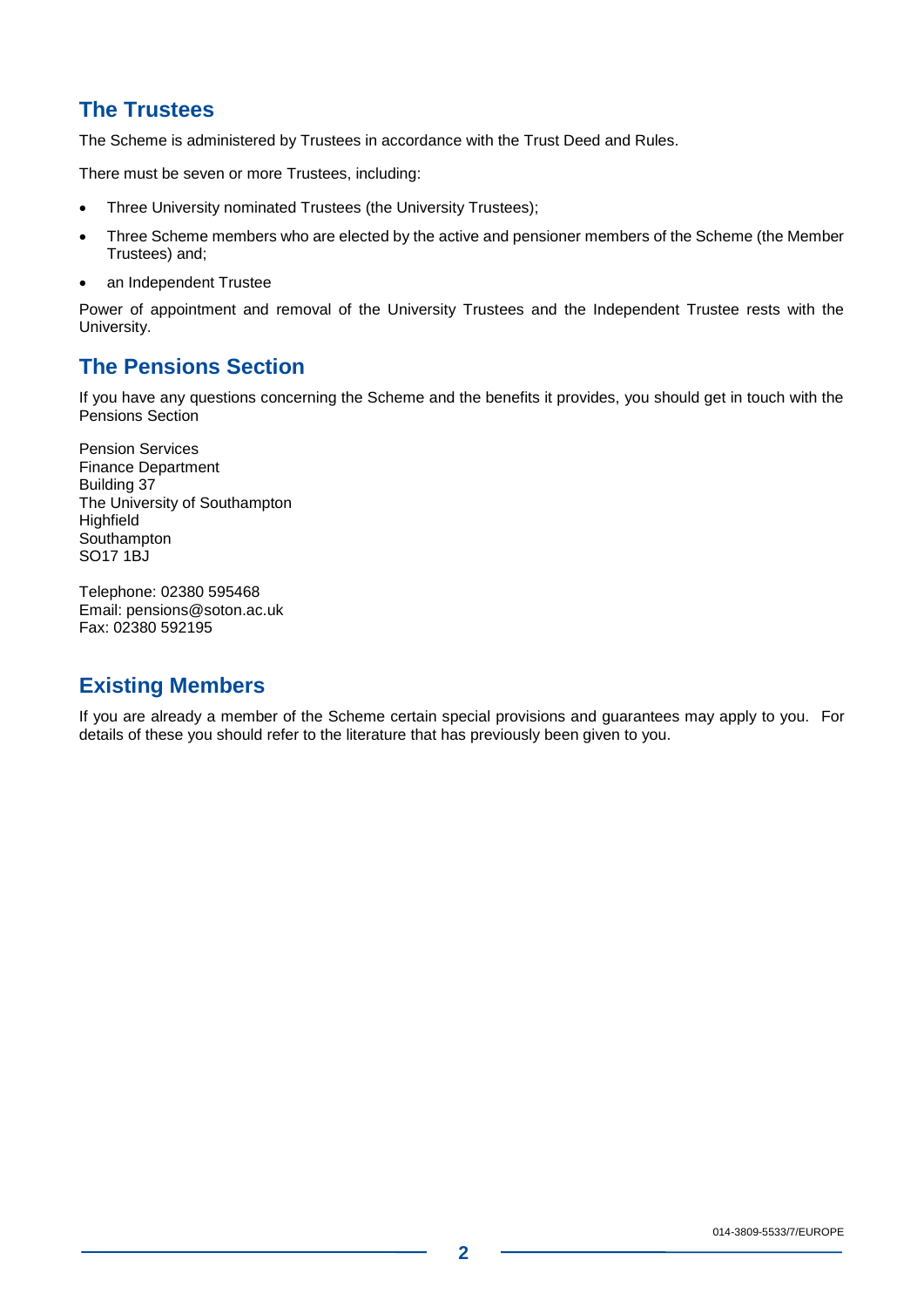# <span id="page-4-0"></span>**Summary of the Scheme**

More detail on each aspect is given on the pages that follow.

- The Scheme is currently a defined benefit, final salary scheme.
- Your Contributions (Page [7\)](#page-8-0) are currently 6.35% of your Pensionable Salary. The University pays the balance of the cost of the Scheme.
- Your Pension (Page [8\)](#page-9-0) is based on 1/80<sup>th</sup> of Final Pensionable Salary for each year of Pensionable Service (plus a proportionate amount for each additional day). It may be possible to commute part of this as a tax free lump sum, subject to limits dictated by HMRC.
- Cash Benefit at Retirement (Page [8\)](#page-9-0): In addition to the Pension above, you will receive a Cash Benefit equal to 3 times your Pension. This can usually be taken as a tax free lump sum, subject to limits dictated by HMRC.
- Death Benefits whilst an active member of the Scheme (Page 14):
	- o A lump-sum of 3 times your Pensionable Salary at date of death, plus your personal contributions to the Scheme without interest;
	- $\circ$  A Spouse's pension of 1/12<sup>th</sup> of your Pensionable Salary at date of death for the first three months following death. Thereafter 1/160<sup>th</sup> of your Final Pensionable Salary at date of death for each complete year (with a proportionate amount for each additional day) of prospective Pensionable Service. In certain circumstances this benefit may instead be paid to a Dependant who is not a Spouse or Child;
	- $\circ$  A Children's pension of 1/2 of the Spouse's pension referred to above (excluding the increase made in the first three months) for up to a maximum of two Children. In certain circumstances the Children's pension is 2/3rds of the Spouse's pension instead of 1/2 (see page 14).
- Death Benefits whilst receiving retirement benefits from the scheme (Page [15\)](#page-16-1):
	- $\circ$  A lump sum if you die within sixty months of retirement equal to the value of the unpaid balance of those sixty monthly instalments of pension;
	- o A Spouse's pension of 1/2 of the member's annual pension at date of death, but for any exchange already made for a tax free lump sum or surrender to provide a dependant's pension. In certain circumstances this benefit may instead be paid to a Dependant who is not a Spouse or Child;
	- $\circ$  A Children's pension of 1/2 of the Spouse's pension referred to above for up to a maximum of two Children. In certain circumstances the Children's pension is 2/3rds of the Spouse's pension instead of 1/2 (see page 15).
- Death Benefits after leaving the Scheme (Page 16):
	- $\circ$  A lump sum equal to your personal contributions to the Scheme plus interest;
	- $\circ$  A Spouse's pension of 1/160<sup>th</sup> of your Final Pensionable Salary at date of death for each complete year (with a proportionate amount for each additional day) of Pensionable Service completed on or after 6 April 1978. In certain circumstances this benefit may instead be paid to a Dependant who is not a Spouse or Child;
	- o A Children's pension of 1/2 of the Spouse's pension referred to for up to a maximum of two children. In certain circumstances the Children's pension is 2/3rds of the Spouse's pension instead of 1/2 (see page 16)
- Pension Increases (Page [11\)](#page-12-0). Pension benefits accrued before 1 October 2010 (in excess of GMP, if any) increase in payment in line with inflation [up to a maximum of 5% per annum]. Pension benefits accrued on or after 1 October 2010 will increase in payment in line with inflation up to a maximum of 2.5% per annum.

It is impossible to avoid using some technical terms when describing the Scheme. These are explained opposite in alphabetical order.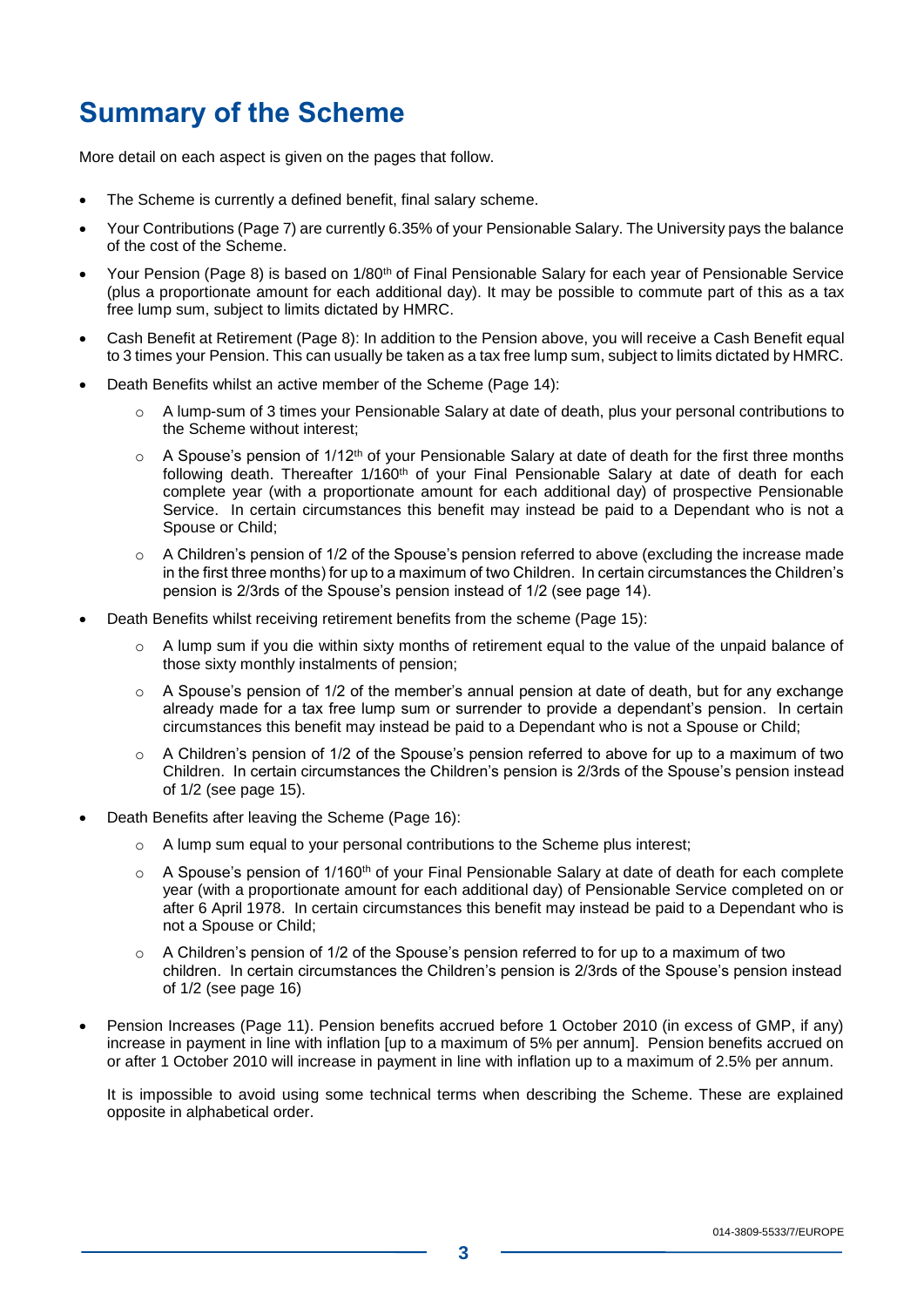## <span id="page-5-0"></span>**Terms used in this Booklet**

#### **Child:**

A member's child who is under 16 (or 23 if in full time education or vocational training approved by the Trustees).

#### **Dependant:**

A person financially dependent on a member, in a financial relationship of mutual dependence with a member or dependent on a member because of physical or mental impairment. This includes a Spouse or child who is under 18 (or 23 if in full time education or vocational training, or older if the child is dependent on the member because of physical or mental impairment).

#### **Final Pensionable Salary:**

This is the greater of:

- a) the annual average of the highest aggregate of any thirty six consecutive monthly calculations of Pensionable Salary received (or the average over such shorter period as you have been in receipt of Pensionable Salary) throughout the ten years ending on the date on which you cease to be in Pensionable Service; and
- b) the highest aggregate of any twelve consecutive monthly calculations of Pensionable Salary you receive during the five years ending on the date on which you cease to be in Pensionable Service.

#### **Guaranteed Minimum Pension (GMP):**

If you were a member of the Scheme before 6th April 1997, part of your pension (known as the Guaranteed Minimum Pension or GMP) will represent the minimum pension which the Scheme must provide for you from State Pension Age because the Scheme was contracted-out of the State Earnings Related Pension Scheme (SERPS). In the event of your death, the Scheme must provide your widow, widower or surviving civil partner with a pension equal to at least one half of your own GMP.

With effect from 6<sup>th</sup> April 1997, contracting-out was under the Reference Scheme Test whereby schemes had to provide benefits for members that are broadly equivalent to, or better than, the pensions that would have been provided under the Reference Scheme Test.

As mentioned above, contracting-out was abolished from 6 April 2016. Contracted-out benefits accrued up to that point continue to be provided by the Scheme.

#### **Normal Retirement Date:**

Your 65<sup>th</sup> birthday

#### **Pensionable Salary:**

Your basic salary and (if the University so determines) any permanent additions to your salary. Bonuses, commission, overtime and other forms of fluctuating remuneration are not included. This is unaffected by any election for salary sacrifice schemes made under any arrangement with the University.

#### **Pensionable Service:**

This is the period of your service with the University from the date you join the Scheme up to your retirement or the earlier date on which you cease to be a member.

If you work or have worked part time during your membership of the scheme your Pensionable Service will be pro rated to reflect the percentage of full time equivalent years, e.g. to work 100% of full time for one year you would accrue 1 year Pensionable Service. If you work 50% of full time for a year you will accrue 6 months' worth of Pensionable Service.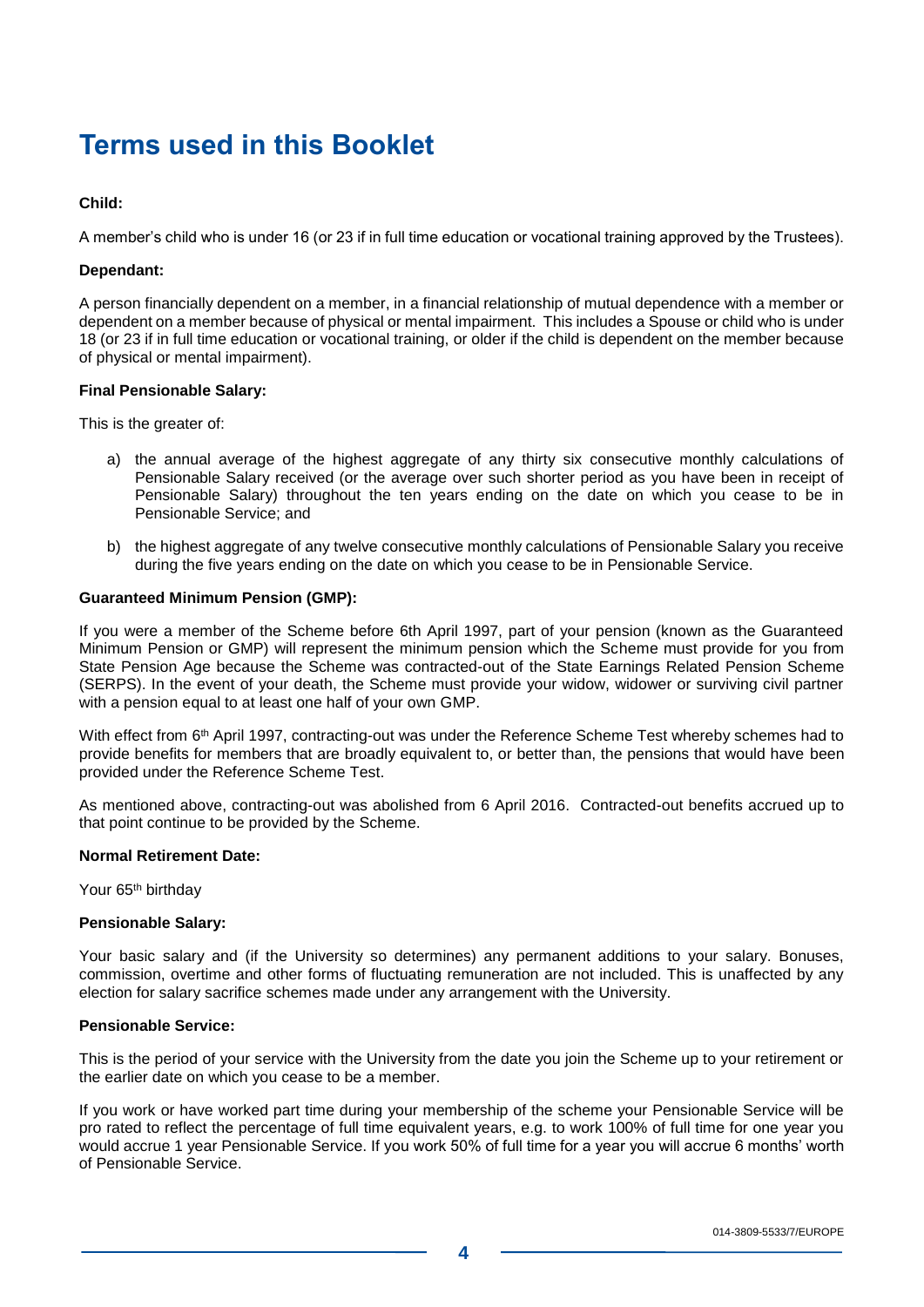#### **Spouse:**

Your widow, widower, civil partner or same sex spouse who outlives you.

#### **State Pension Age:**

The age at which the State pensions become payable.

#### **University:**

The University of Southampton and any associated employer which has agreed to participate in the Scheme on behalf of its own employees.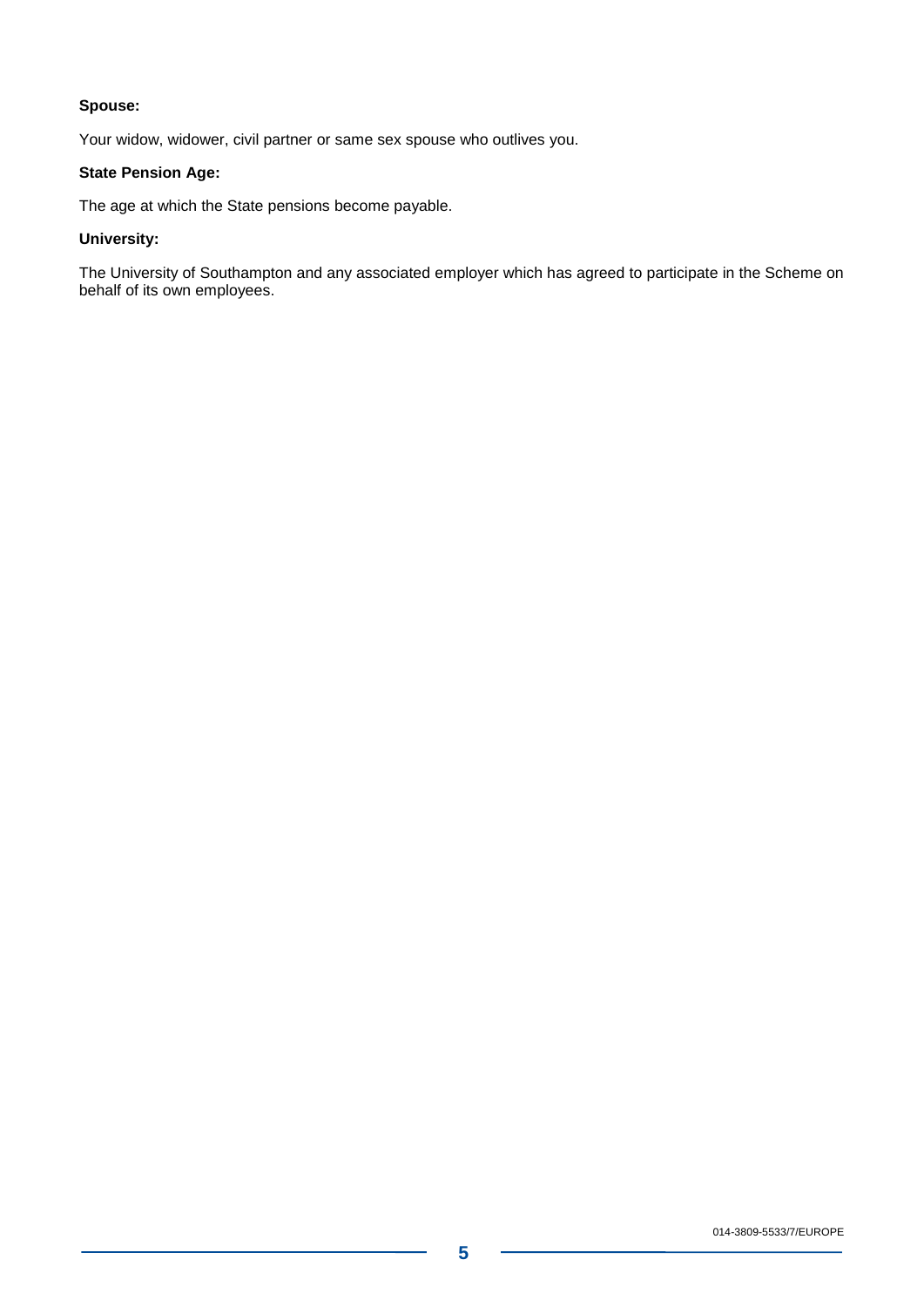# <span id="page-7-0"></span>**Eligibility and opting-out**

You are eligible for membership within the Scheme if you satisfy the following conditions:

- You are a non-academic employee of the University who is not employed on a temporary or casual basis;
- You are not eligible for inclusion in either the Federated Superannuation Scheme for Universities or the University Superannuation Scheme.
- You are over age 20 and under age 64.

Membership is voluntary but due to a change in pensions legislation (i.e. the workplace pension reform part of the Pensions Act 2008) every employer must automatically enrol certain workers into a qualifying pension scheme. As enrolment into the Scheme is automatic the University meets its legal obligation under the new Auto Enrolment Regulations that came into force for the University from 1st April 2013.

You may choose to opt out of the Scheme but you will need to complete an 'Application to leave the scheme' form.

On joining the Scheme please return a completed Nomination Form (see page [15,](#page-16-1) note (1) for an explanation of the purpose of a Nomination Form). Your choice of nominee(s) is a personal matter and if you wish your Nomination Form can be placed in a sealed envelope with your name, staff ID number and the date on the outside.

You may already be contributing to a Personal Pension arrangement. If so you can join the Scheme and carry on contributing to your Personal Pension as well (although note that tax relief is subject to a cap on total contributions).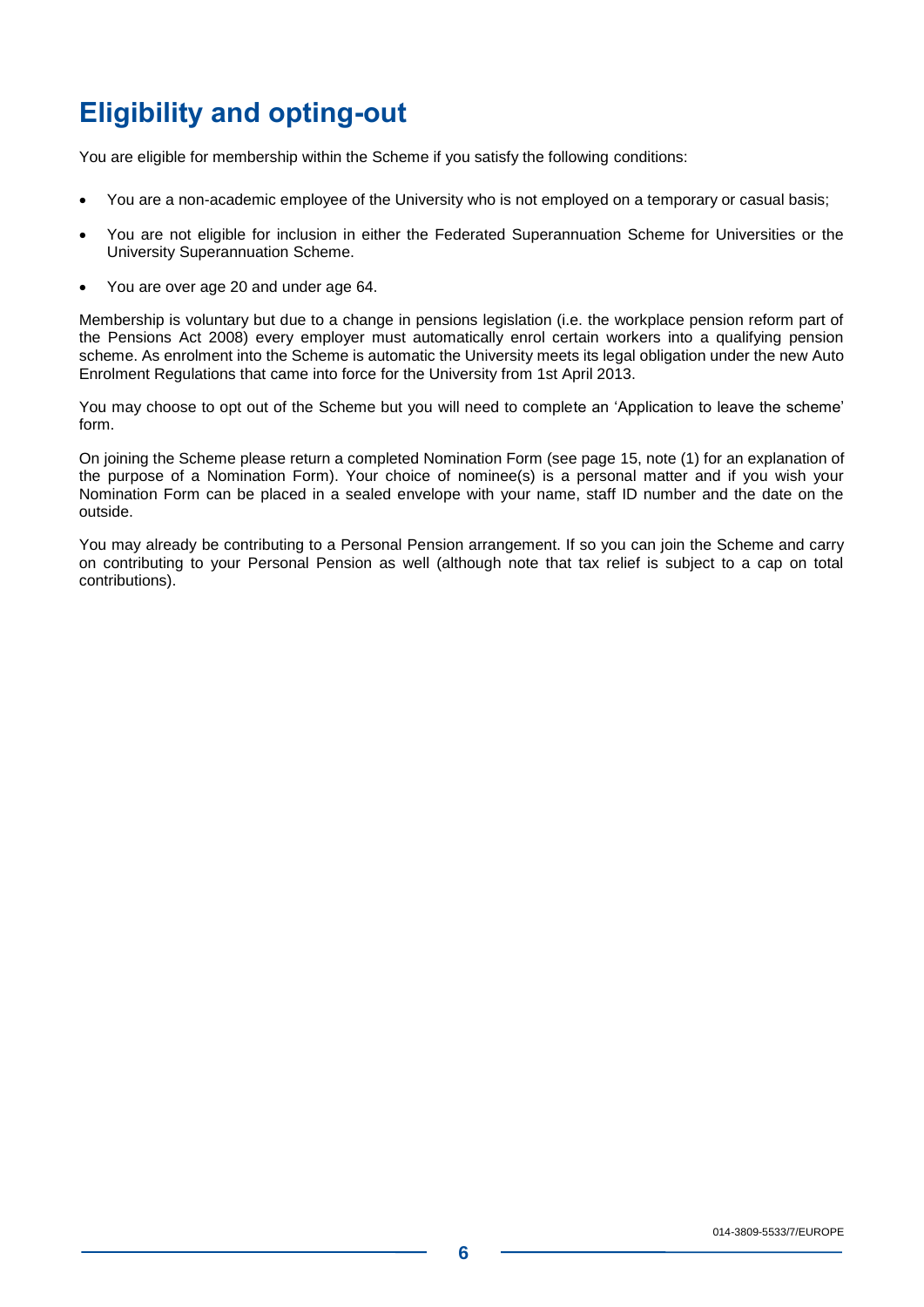# <span id="page-8-0"></span>**Contributions**

Both you and the University pay contributions to the Scheme.

You currently pay 6.35% of your Pensionable Salary into the Scheme and the University currently contributes 17.25%.

- Your contributions are deducted from your earnings at source or your salary is reduced as appropriate under the salary sacrifice scheme and attract full tax relief.
- As noted above, contracting-out was abolished from 6<sup>th</sup> April 2016 so all members now pay National Insurance Contributions at a slightly higher rate than before that date.
- If you are part of salary sacrifice you will not pay National Insurance contributions on the pension contribution amount.

The scheme carries out a triennial (3 yearly) valuation of the Scheme at which time changes to the contribution rates and terms of the Scheme may be agreed.

You will start to pay contributions on becoming a member. Contributions will continue until your Normal Retirement Date or the date you leave service with the University or otherwise cease to be an active member of the Scheme.

You can pay additional voluntary contributions (AVC's) of up to 15% of your Pensionable Salary to top up your pension within in the Scheme. Details of this facility can be found on the Finance Department website. If you wish to pay more than 15% or would like to have flexibility month by month on the additional amount you wish to contribute you can also make use of the Free Standing AVC option, again details can be found on the Finance Department website.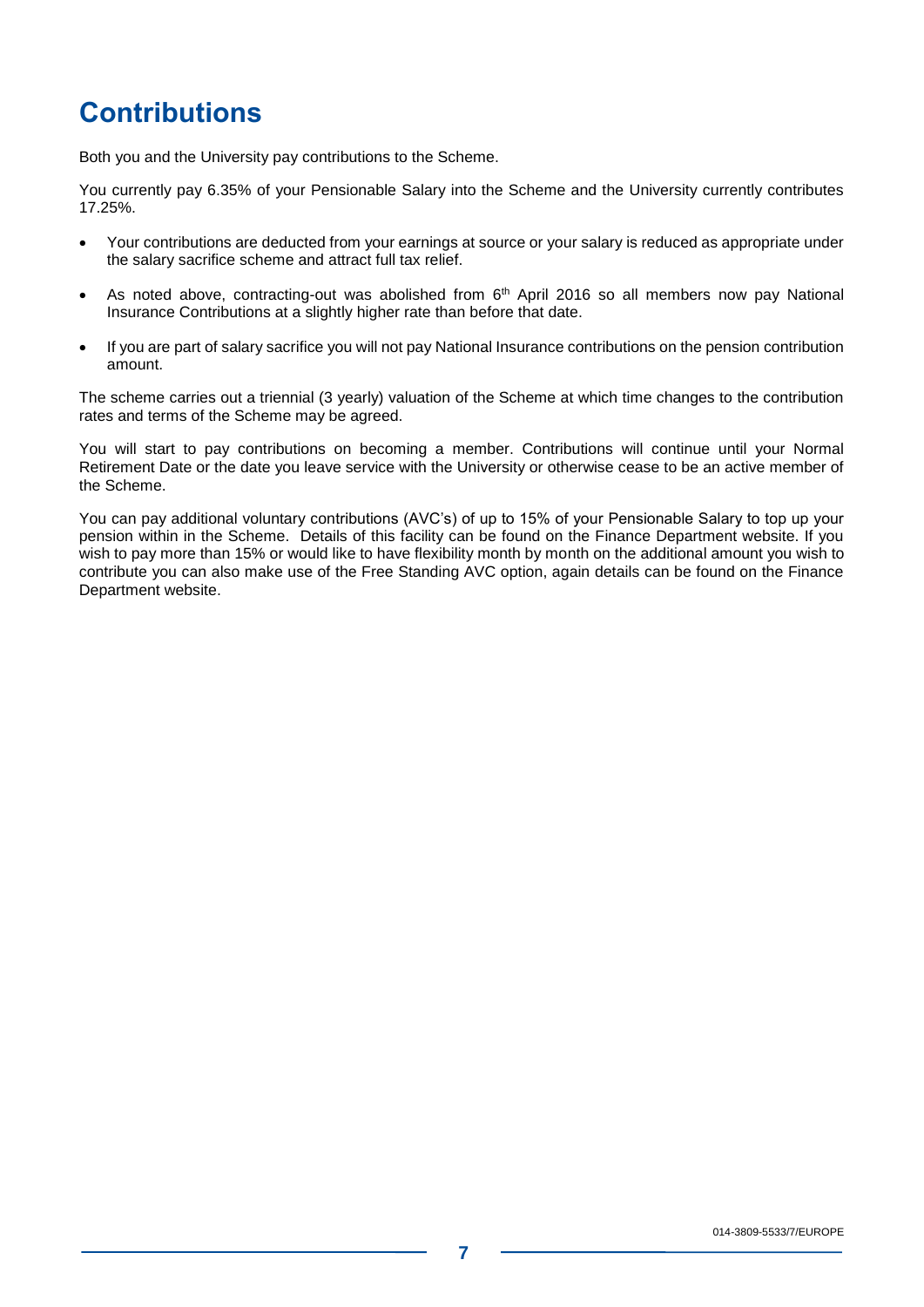# <span id="page-9-0"></span>**Retirement benefits**

The Scheme has been designed to provide members with a pension and cash benefit, calculated as explained below.

#### <span id="page-9-1"></span>**Normal Retirement**

If you retire as an active member you are entitled at Normal Retirement Date to:



#### **Flexibility**

Members have the option of giving up part of their Pension in exchange for additional Cash Benefit or, conversely, of taking less Cash Benefit in exchange for a higher Pension.

The rate at which pension can be exchanged for cash (or vice versa) is set by the Trustees, acting on actuarial advice, and may vary from time to time to reflect economic conditions in general.

However, members should be aware that HMRC sets limits to the amount of pension and tax-free cash that can be taken at retirement, and the extent to which pension can be exchanged for cash will therefore be restricted. For instance, the maximum tax-free cash sum that you can take is 25% of the value of your retirement benefits. The Pensions Section will be able to advise you on this. In some circumstance other restrictions such as GMP payments may restrict the ability to receive 25% tax free cash.

#### **Note on State Benefits**

The Scheme benefits described above are in addition to your basic State pension entitlement. Your entitlement to the basic State pension depends upon your National Insurance Contribution history. You can check your National Insurance Contribution history by completing a Retirement Forecast Form BR19, available from:

The State Pension Forecasting Team The Pensions Service Tyneview Park Whitley Road, Newcastle upon Tyne NE98 1BA

Telephone: 0845 300 0168

The Retirement Forecast Form can also be found on the Department for Work and Pensions' website, accessible through [www.dwp.gov.uk](http://www.dwp.gov.uk/)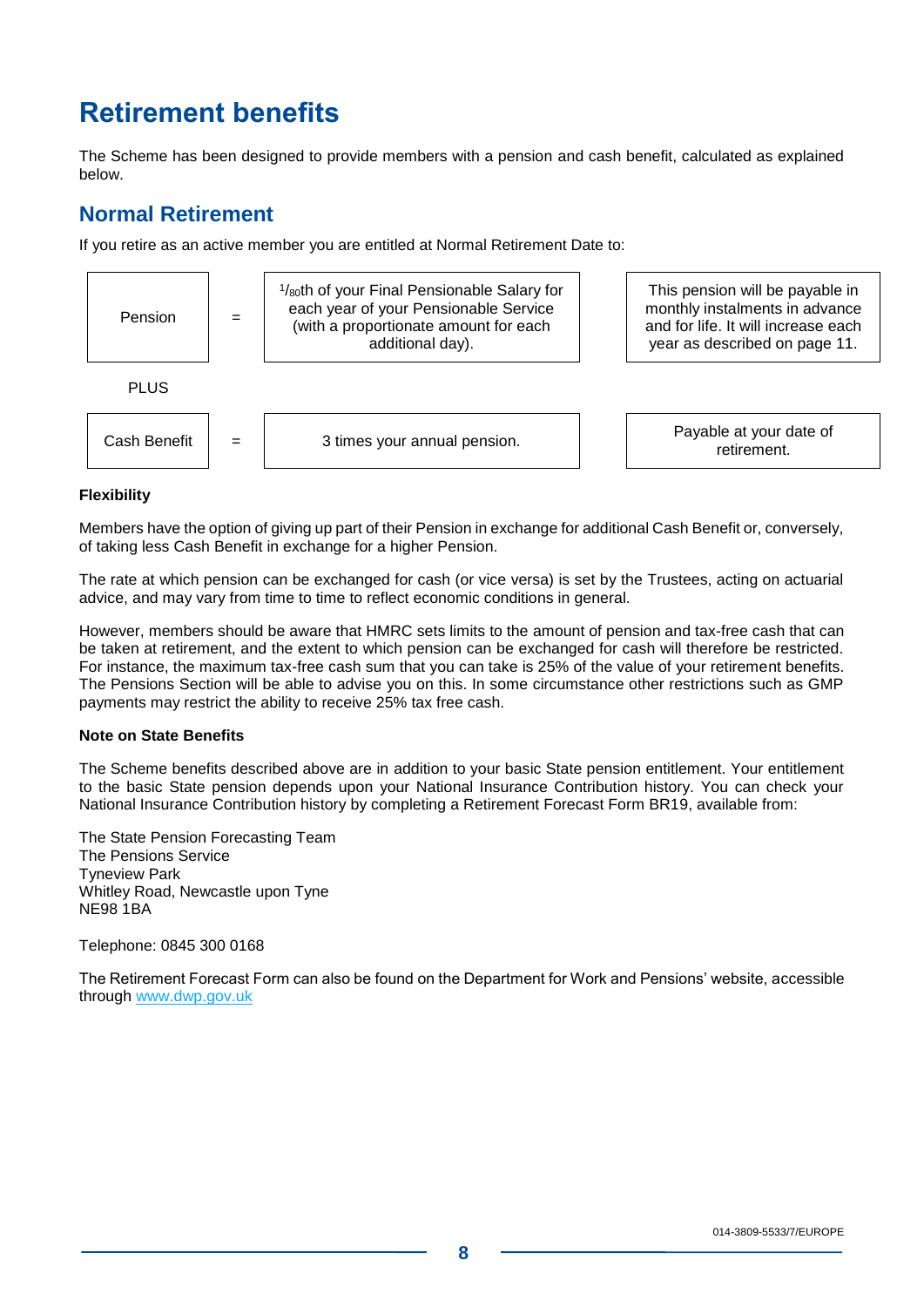#### <span id="page-10-0"></span>**Early Retirement**

You may be able to retire before Normal Retirement Date under certain circumstances.

The comment made at the start of this section, regarding flexibility to exchange part of your pension for additional cash (or vice versa), also applies if you take your pension before Normal Retirement Date. However, the rate of exchange will vary according to your age.

Note that it is not possible for you to draw your basic State Pension before your State Pension Age.

#### <span id="page-10-1"></span>Early retirement due to incapacity

You may be able to retire early in ill health with the consent of the University and the Trustees. If you wish to investigate this possibility, an application process must be completed with the Pensions Section in conjunction with Occupational Health.

#### **Total Incapacity**

If you retire by reason of Total Incapacity, i.e. you are no longer capable of employment, you will be entitled to:



#### **Partial Incapacity**

If you retire by reason of Partial Incapacity, i.e. you are capable of some employment but incapable of the employment you have been undertaking, you will be entitled to:



If you wish to make a request for early retirement on grounds of incapacity please contact the Pensions Section (see page [2\)](#page-3-1). All such requests will be considered by the Trustees.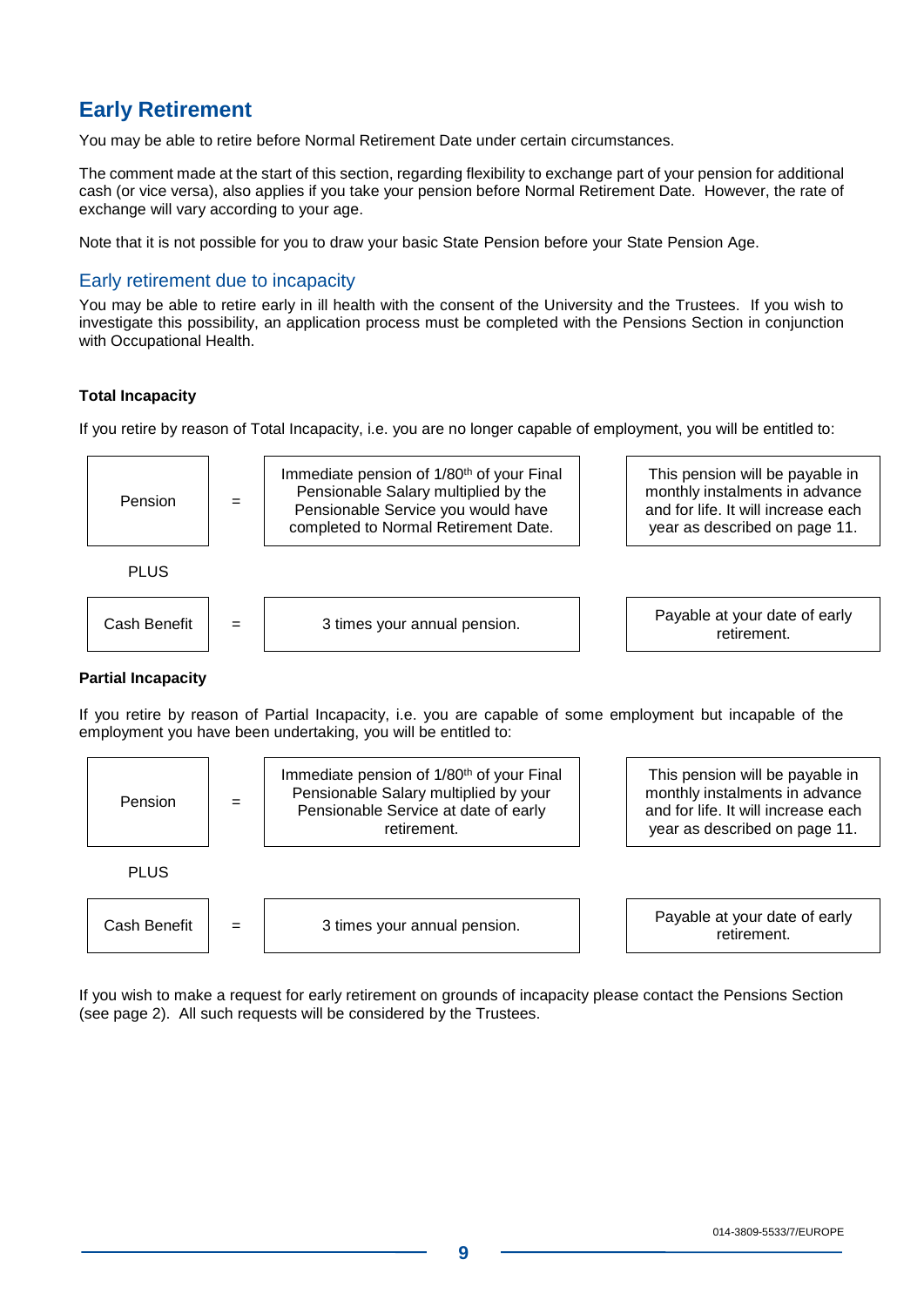#### <span id="page-11-0"></span>Early retirement not due to incapacity

If you have reached age 55, you may be able to retire early in circumstances other than incapacity with the University's consent (except that if you have reached age 60 the University's consent will not be required as long as you have given four months' written notice of your wish to retire early).

On early retirement not due to incapacity you will be entitled to:



The above Pension will be reduced for each complete month between the date of early retirement and Normal Retirement Date by an early retirement factor. However, if you have benefits accrued prior to 1 October 2010, those benefits will not be reduced for early payment if you retire on or after age 60.

More information about the reduction of benefits for early retirement can be obtained from the Pensions Section (see page [2\)](#page-3-1).

#### Flexible Retirement

The scheme has a flexible retirement option available from 55 onwards. Details of this are set out in the University's Flexible Retirement Policy, a copy of which can be obtained from the University

Should you wish to consider this option please contact the Pensions Section for initial discussions and estimates of benefits.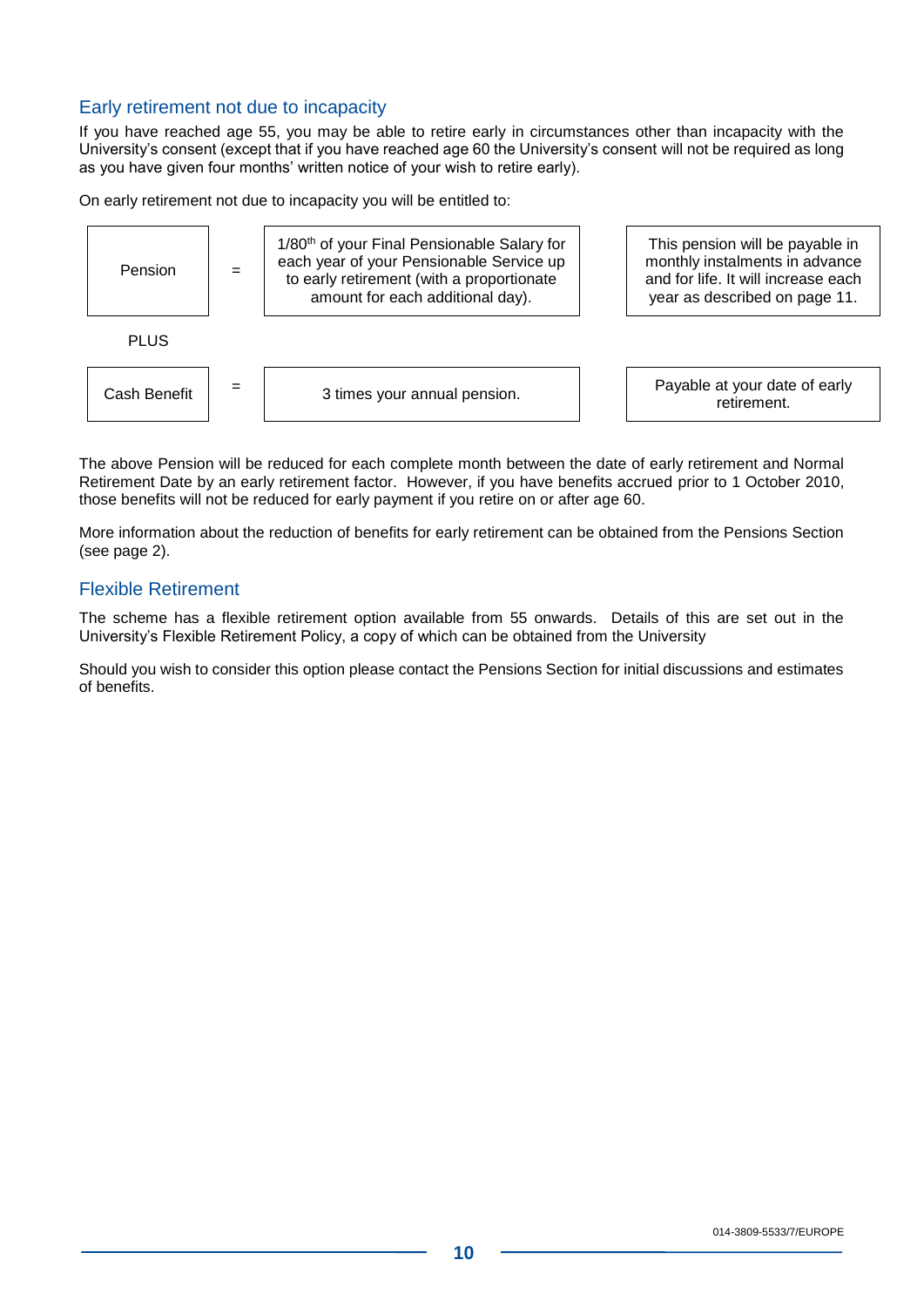#### <span id="page-12-0"></span>**Late Retirement**

As there is no compulsory retirement date with the University you may work beyond your Normal Retirement Date. If so you have the following choices:

- 1) Continue contributing to the Scheme to build up additional service and pension. The University will also continue to contribute.
- 2) Your benefits can be deferred until your actual retirement. In these circumstances you will cease to pay any further contributions and the pension part of your benefits will be that which you could have received at Normal Retirement Date, increased for the period between Normal Retirement Date and the date you actually retire by an amount as determined by the Trustees acting on the advice of the Actuary.
- 3) Alternatively, you have the option of drawing part of your benefits while continuing to work.

If you do not draw any benefits during this period of deferment, you may start (or continue) to pay Additional Voluntary Contributions (AVCs). Details of the AVC arrangements are set out in a special booklet which is available from the Pensions Section (see page [2\)](#page-3-1).

The comments made at the start of the section regarding the exchange of pension for additional cash (or vice versa) continue to apply if you defer your retirement. However, the rate of exchange will vary according to your age.

#### <span id="page-12-1"></span>**Additional Pension for Dependants**

You may, if you wish, exchange part of your own pension on retirement to provide an additional pension (following your death) for your spouse or children or a pension for another Dependant. Full details of this option are available from the Pensions Section but the following should be borne in mind:

- any pension given up must only be in excess of your GMP.
- any pension payable will be for life or until a child ceases to be a Dependant.
- the total pension to a dependant (or dependants) must not exceed your own pension.
- you must provide the Trustees with written notice at least one month before you retire.

#### <span id="page-12-2"></span>**Increases to Pensions in Payment**

Your pension may potentially be made up of four elements each of which has different rules for any increases that are to be applied.

- 1) Any Pension (in excess of GMP) accrued before 1 October 2010 will increase in payment in line with inflation.
- 2) Any Pension (in excess of GMP) accrued on or after 1 October 2010 will increase in payment in line with inflation up to a maximum of 2.5% per annum.
- 3) The part of your pension which represents your GMP post 1988 (if any) will increase by 3% per annum compound. The State provides that where inflation increases are greater than 3% it will increase GMPs by the difference.
- 4) Any part of your pension which represents GMP (if any) prior to 1988 will not be eligible for any increases.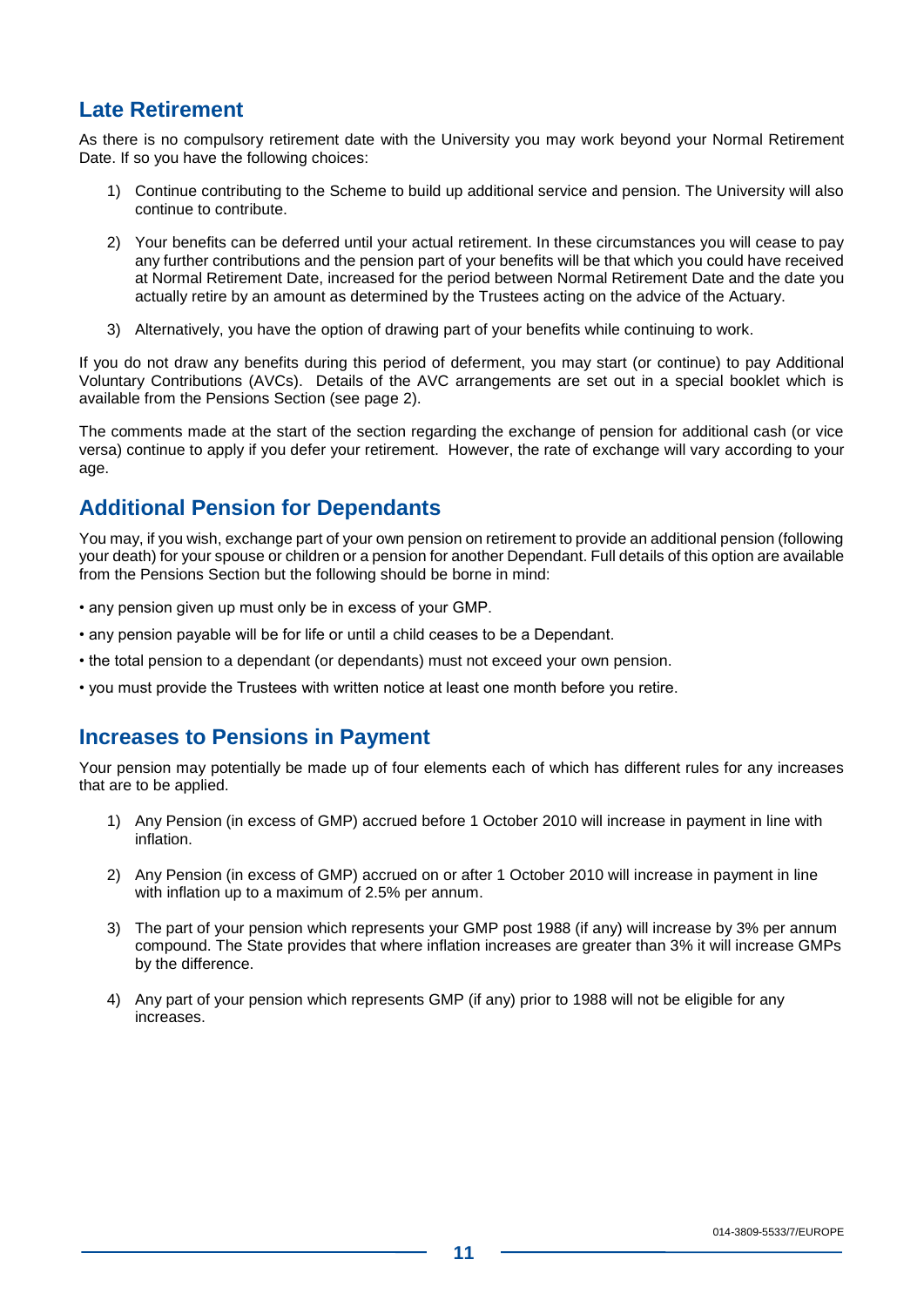# <span id="page-13-0"></span>**Leaving the Scheme**

#### **Benefits**

If you leave the Scheme before your Normal Retirement Date, with less than three months service and you have been entered in the salary sacrifice scheme **or** with less than two years if you have not been in the salary sacrifice scheme, you will be entitled to the choice of:

- (1) A refund of your contributions to the Scheme (see Note 1) with interest at 3% per annum compound, less a deduction for tax and the amount required to reinstate you in the State Second Pension Scheme or;
- (2) A deferred pension commencing at Normal Retirement Date based on your contributions to the Scheme or;
- (3) A transfer to your new employer's scheme or to a Personal Pension arrangement with an insurance company or other financial institution (see Note 2)

If you leave the Scheme before your Normal Retirement Date with at least three months service and you have been entered in the salary sacrifice scheme **or** at least two years if you have not been in the salary sacrifice scheme then you will be entitled to the choice of:

- (1) A deferred Pension and a deferred Cash Benefit commencing at Normal Retirement Date, calculated in the same way as the Pension and Cash Benefit payable to an active member retiring at Normal Retirement Date (page 8), based on your Pensionable Service and Final Pensionable Salary at the date of leaving or;
- (2) A transfer to your new employer's scheme or to a Personal Pension arrangement with an insurance company or other financial institution (see Note 2 below).

#### Notes:

- (1) Restrictions on taking a refund may apply if you have brought in a transfer payment from an earlier arrangement or commenced an AVC.
- (2) On transfer the value of your rights (sometimes referred to as the 'cash equivalent') will be calculated, on actuarial advice, as the lump-sum required for investment at the time of leaving Pensionable Service in order to provide, at Normal Retirement Date, and on reasonable actuarial assumptions which will comply with the relevant legislation and actuarial guidance notes, the benefits to which you are entitled under the Scheme. The amount required will therefore reflect your age when the value is calculated, as well as market conditions at that time. The value will take into account the inflation-proofing described below, but will not allow for any discretionary increases to pensions in payment that the Trustees, with the consent of the University, might grant at some future date. An estimate of the value will be provided within 3 months of your request; this figure will be guaranteed for 3 months.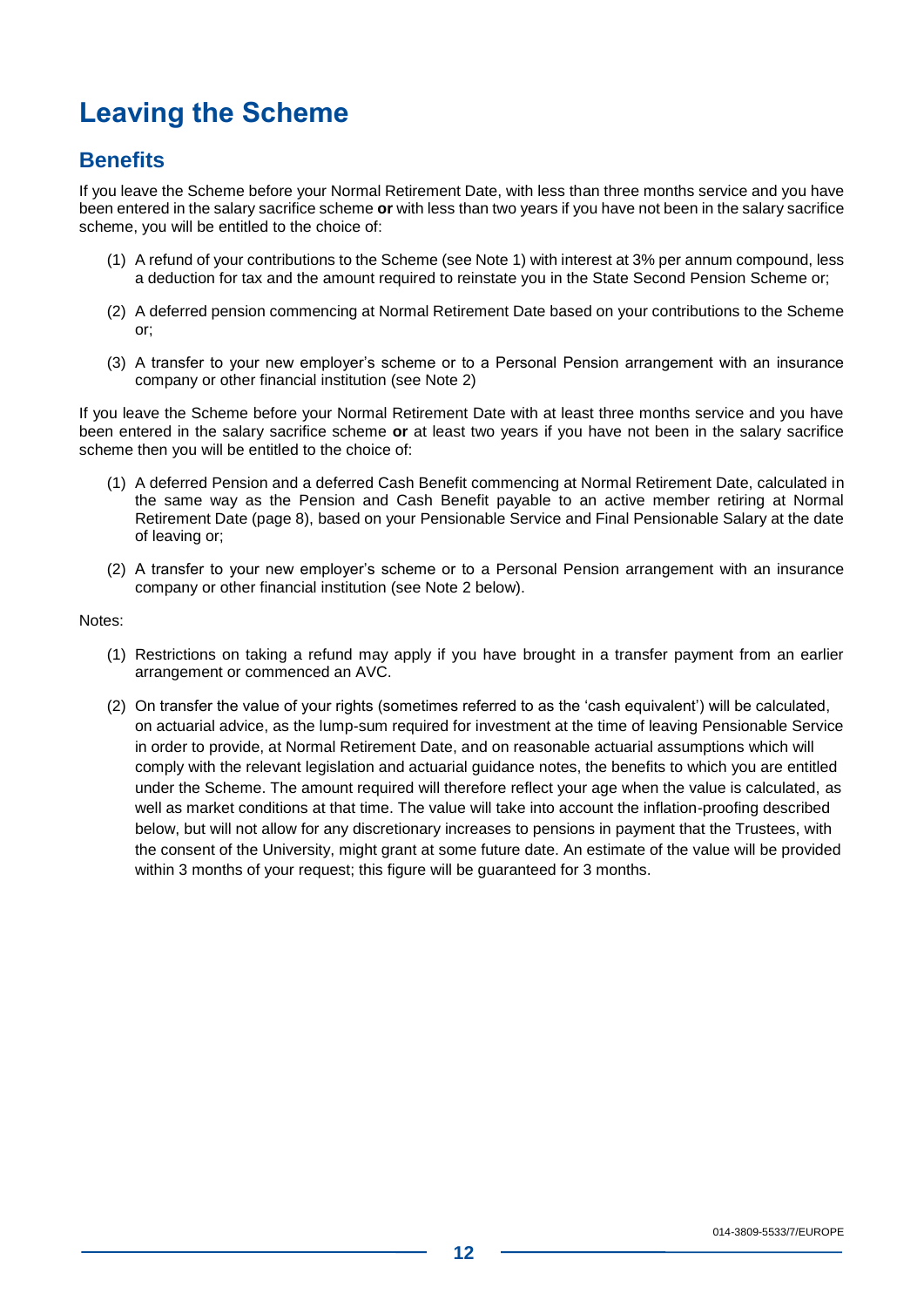#### **Calculation of Deferred Benefits**

As mentioned above, on retirement as a deferred member at Normal Retirement Date, a deferred Pension and a deferred Cash Benefit is payable, calculated in the same way as the Pension and Cash Benefit payable to an active member retiring at Normal Retirement Date (page 9), based on your Pensionable Service and Final Pensionable Salary at the date of leaving.

The deferred pension will have increases applied to take into account the period for which it is deferred (i.e. between the date of leaving and retirement). These increases apply both to the GMP part of your pension and the part in excess of it, but at different rates as follows:

- The GMP part of your pension will increase at a rate in accordance with Government regulations.
- The excess over GMP will increase as follows:
	- o up to 6 April 2009 in line with inflation capped at 5%; and
	- o on or after 6 April 2009 in line with inflation capped at 2.5% per annum.

Once the pension is in payment it will be increased in line with page 11.

As a deferred member you may retire early from age 55 if in normal health or at any age if you have become incapable of following your normal employment due to permanent ill health or incapacity. In either case the deferred Pension is reduced for early payment by an early retirement factor.

You may also defer taking your deferred Pension and Cash Benefit until after Normal Retirement Date (up to age 75). The deferred Pension would be increased for late payment by a late retirement factor.

The option to surrender part of your pension for a Dependant's pension (page 11) is also available to deferred members.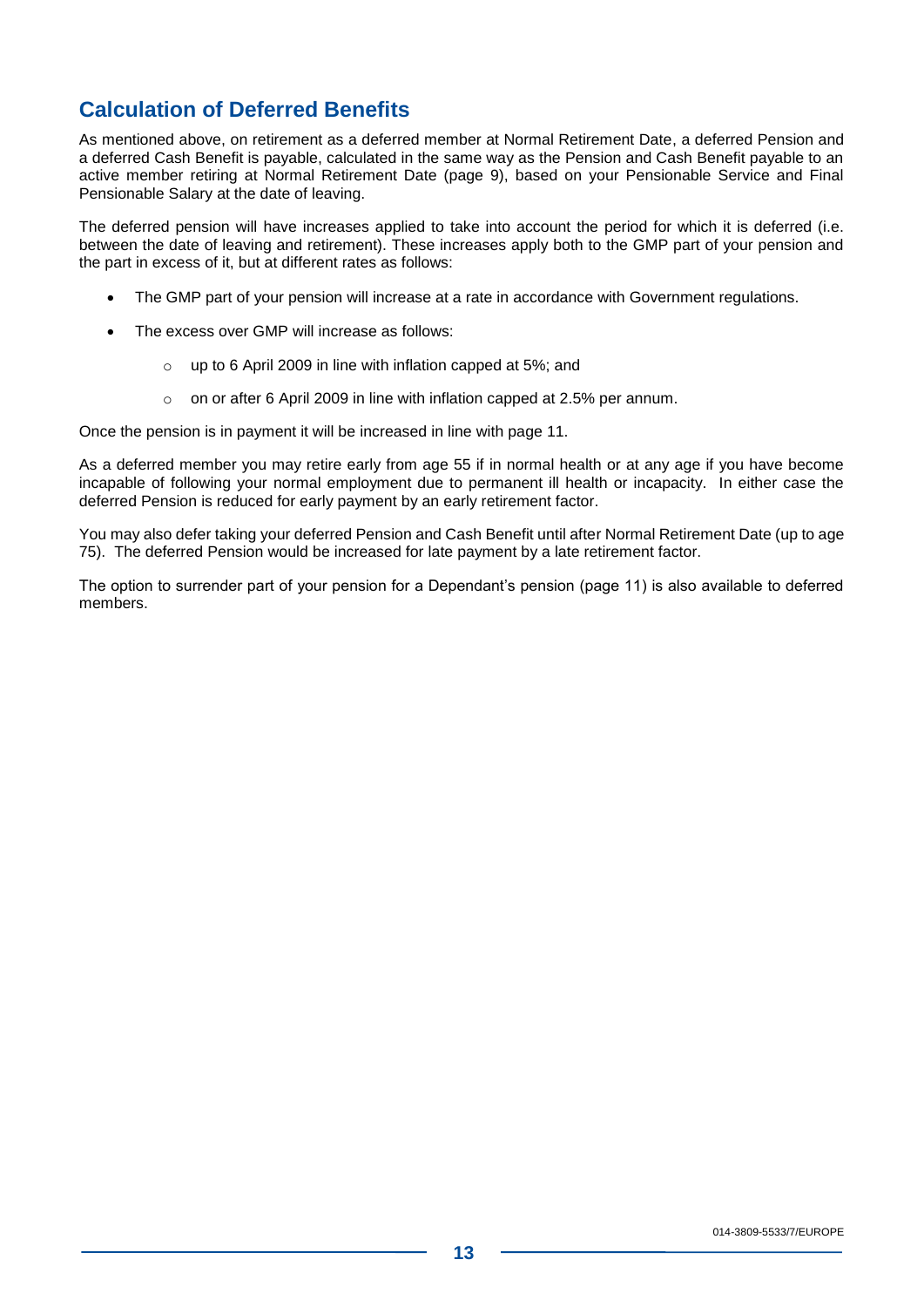# **Death Benefits**

#### <span id="page-15-0"></span>**Death whilst an active member**

If you die whilst an active member of the Scheme, the following shall be payable (references to 'Notes' are to the notes on page 15):

<span id="page-15-1"></span>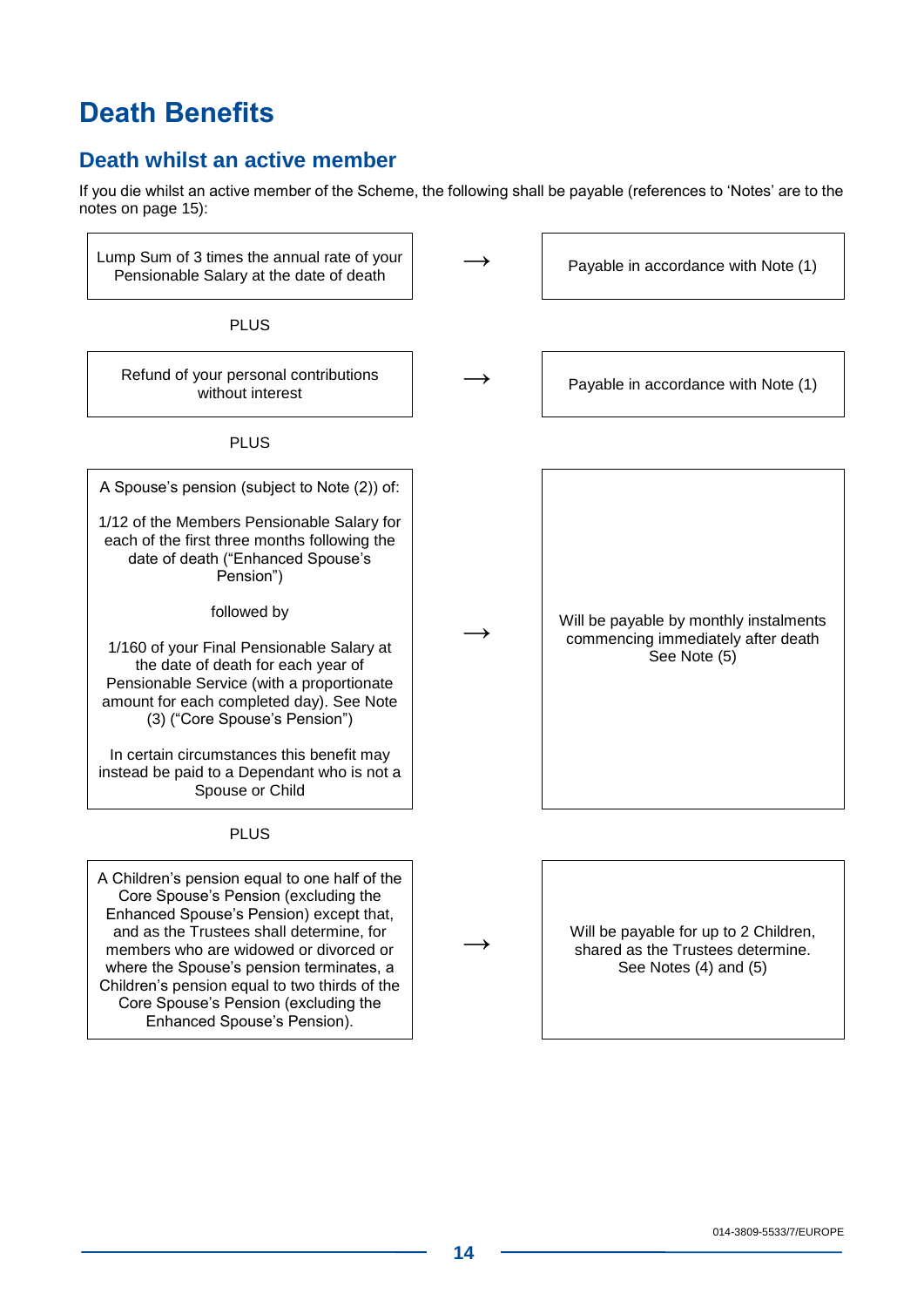#### <span id="page-16-1"></span>**Death after Retirement**

If you die after retirement there shall be payable:



#### Notes:

- (1) Where a lump-sum becomes payable on your death the Trustees will decide to whom the benefit will be payable from a wide class of possible beneficiaries, including dependants and relatives, in accordance with the Rules. You may, if you wish, indicate to the Trustees who you would like to receive the benefit in the event of your death by completing a Nomination Form (available from the Pensions Section) on the understanding that this will be taken into account by the Trustees but cannot be binding on them. Don't forget to amend your Nomination Form to reflect changes in your personal circumstances.
- (2) Where your Spouse is more than 10 years younger than you, there may be a reduction to the Spouse's pension, but not to a level below the Spouse's GMP.
- (3) In respect of the 1/160 Spouse's pension payable on the death of an active member, if you die in service after your Normal Retirement Date, the Spouse's pension payable will be based on your actual Pensionable Service. If you die in service before Normal Retirement Date, the Spouse's pension payable is based on the Pensionable Service you would have completed if you had remained in service to Normal Retirement Date.
- (4) Children's pensions will be payable to children until they reach the age of 16 (or age 23 if in full-time education or vocational training approved by the Trustees).
- (5) All Spouse's and children's pensions will increase as described on page 12.
- <span id="page-16-0"></span>(6) If a Spouse's pension is paid to anyone other than your widow or widower, an amount equal to the Spouse's GMP must be paid to your widow or widower.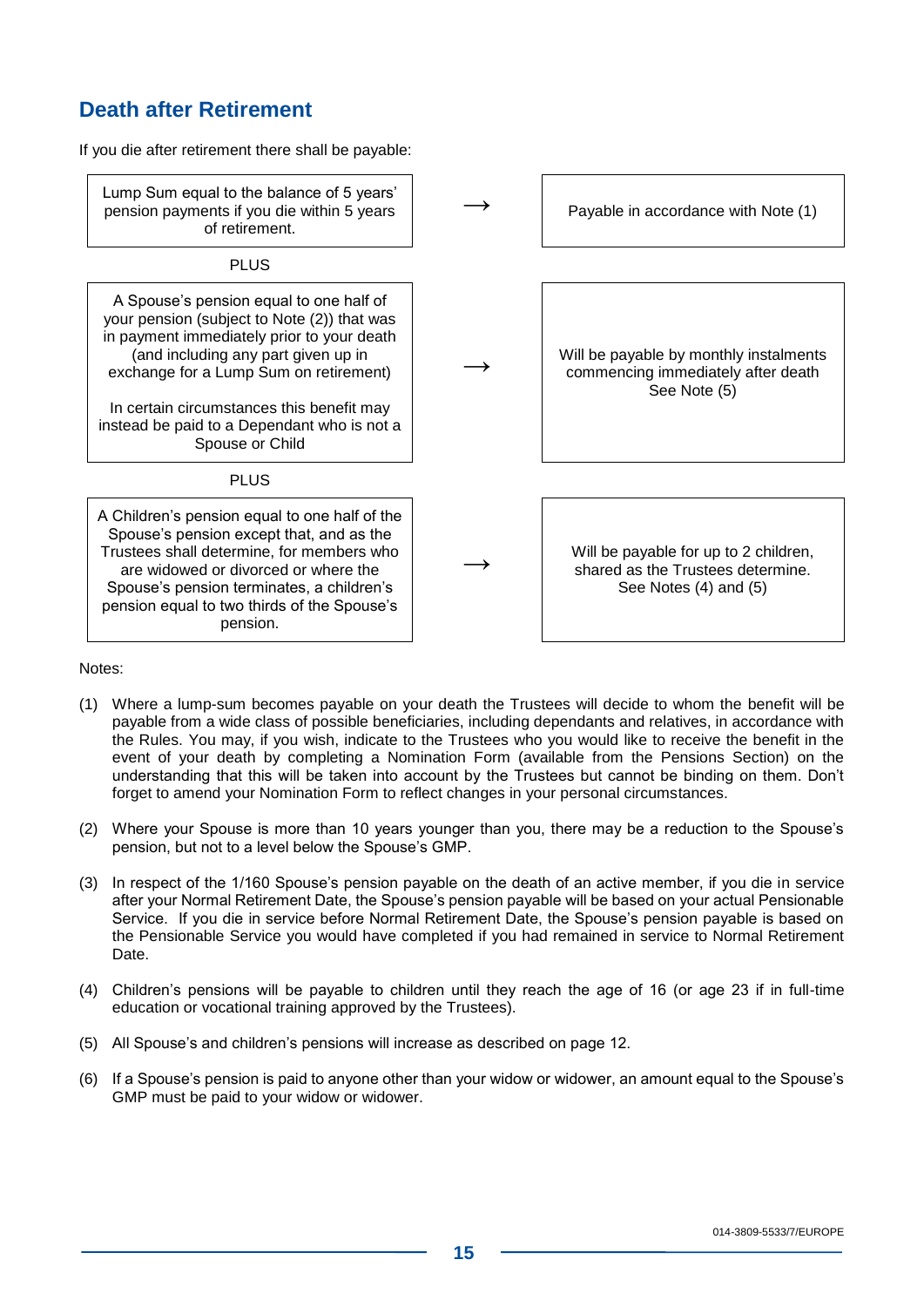# **Death in deferment**

If you should die before your deferred benefits commence there will be payable:

- A refund of your contributions to the Scheme with interest of 3% per annum compound, payable to your estate; plus
- A Spouse's pension of  $1/160$ th of your Final Pensionable Salary (subject to Note (1) below) for Pensionable Service completed on or after 6 April 1978.
- A Children's pension equal to one half of the Spouse's pension except that, and as the Trustees shall determine, for members who are widowed or divorced or where the Spouse's pension terminates, a children's pension equal to two thirds of the Spouse's pension.

Notes:

(1) A Spouse's pension may be reduced if your Spouse is more than 10 years younger than you, or if your entitlement is to a deferred pension based on your contributions, but shall not be less than the Spouse's GMP.

If a Spouse's pension is paid to anyone other than your widow, widower or surviving civil partner, an amount equal to the Spouse's GMP must be paid to your widow, widower or surviving civil partner. With effect from 6th April 1997, contracting-out was under the Reference Scheme Test which meant the scheme had to provide benefits for members that are broadly equivalent to, or better than, the pensions that would have been provided under the Reference Scheme Test.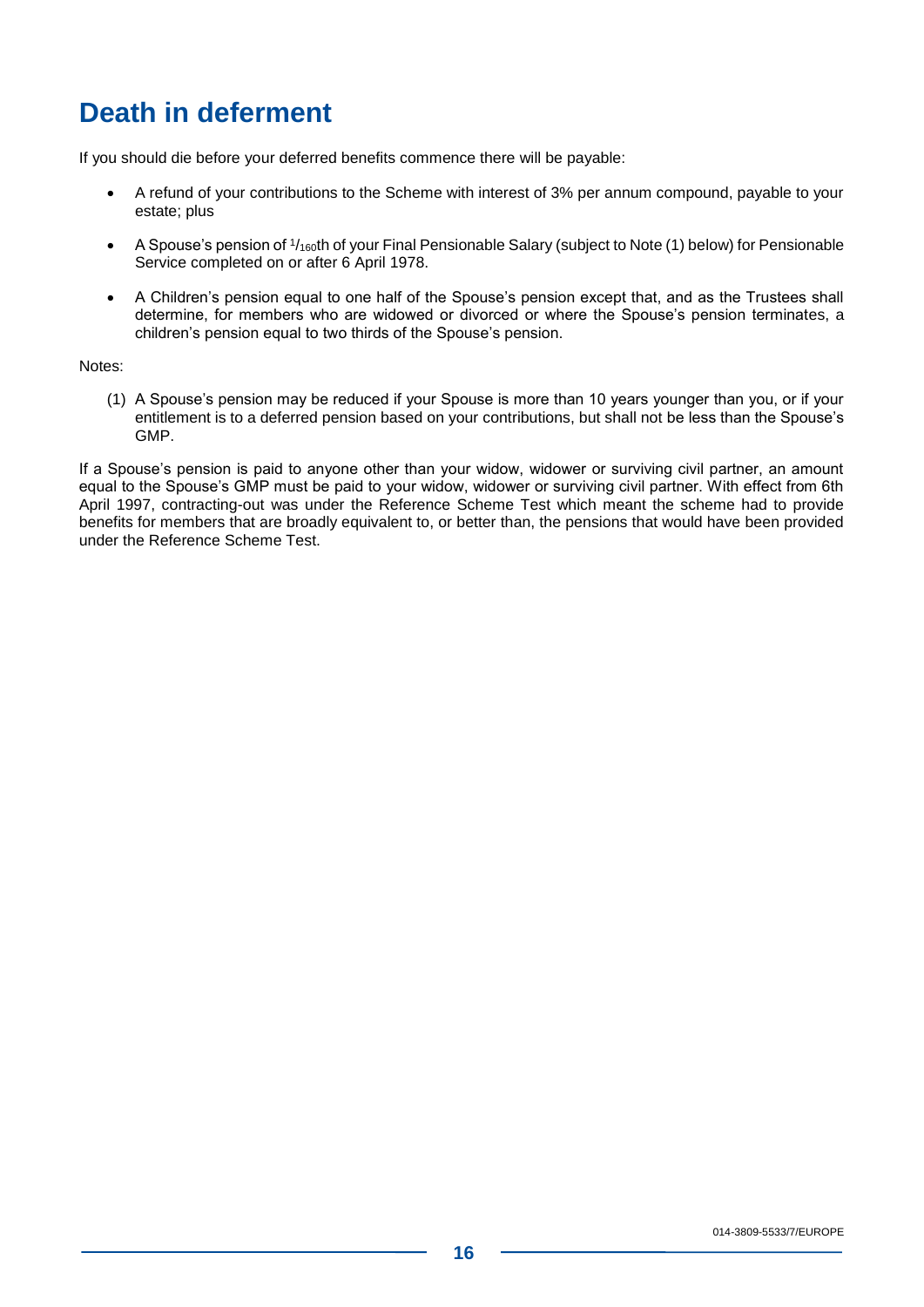# **Additional Information**

#### <span id="page-18-0"></span>**Temporary Absence**

If you are temporarily absent from work, your benefits may continue to be provided, as set out below.

If your temporary absence is due to illness or injury, your cover for death-in-service benefits will continue to be provided for up to two and a half years so long as there is a reasonable expectation or intention of your returning to work. These benefits will be based on your most recently recorded Pensionable Salary. The period of absence will not count for pension benefits unless you make up the contributions due from you for that period.

If your temporary absence is otherwise than by reason of illness or injury your cover for death-in-service benefits will continue to be provided for up to three years, or until you cease to be employed by the University if earlier. These benefits will be based on your most recently recorded Pensionable Salary. Where absence is because of secondment to a United Kingdom Government Department (or work of national importance of a like nature), these benefits shall continue for the whole of the period of absence. The period of absence will not count for pension benefits unless you make up the contributions due from you for that period.

#### <span id="page-18-1"></span>**Maternity, Paternity or Adoption Leave**

During paid Maternity, Paternity, Adoption or Parental Leave your membership of the Scheme will continue and you will accrue pension benefits based on the full Pensionable Salary that you would have been receiving if you had been at work. Salary increases you would have received if you had been at work will be taken into account.

While you are on paid Maternity, Paternity, Adoption or Parental Leave you will make contributions to the Scheme, but they will be based on the amount of pay you actually receive during that period. Contributions from the University will remain at the same level as if you had been at work.

Unpaid Maternity or Paternity Leave will count as Pensionable Service only if you make contributions to the Scheme based on the full Pensionable Salary that you would have been receiving if you had been at work. This is arranged following your return to work.

Your death-in-service benefits will continue throughout both paid and unpaid Maternity, Paternity, Adoption or Parental Leave, based on your most recently recorded Pensionable Salary.

#### <span id="page-18-2"></span>**Transfers into the Scheme**

The Trustees, with the agreement of the University, may accept a transfer in of your rights to benefits earned during membership of another retirement benefits scheme, and will provide you with details of the transfer benefits which would be granted.

#### <span id="page-18-3"></span>**Transfers out of the Scheme**

In certain circumstances you may be able to transfer your benefits out of the Scheme to another arrangement. The Trustees would determine the transfer amount on Actuarial advice.

#### **Taxation**

Pensions in payment are treated as earned income and subject to income tax under HMRC's Pay As You Earn (PAYE). State pensions and pensions from other sources are added to the Scheme pension for tax purposes and tax on the total is usually deducted from the Scheme pension. Lump-sum benefits arising on death are usually tax free. This is because they are paid 'at Trustees' discretion,' meaning that the Trustees have to decide who should receive the lump-sum benefit. For this reason it is important that you complete and keep up to date a Nomination Form (see page [15,](#page-16-1) note (1)).

Your contributions to the Scheme receive full tax relief. They are deducted from salary and only the balance of your salary is treated as pay for tax purposes. In this way you receive tax relief automatically and you do not have to claim it. It does not, therefore, alter your tax code.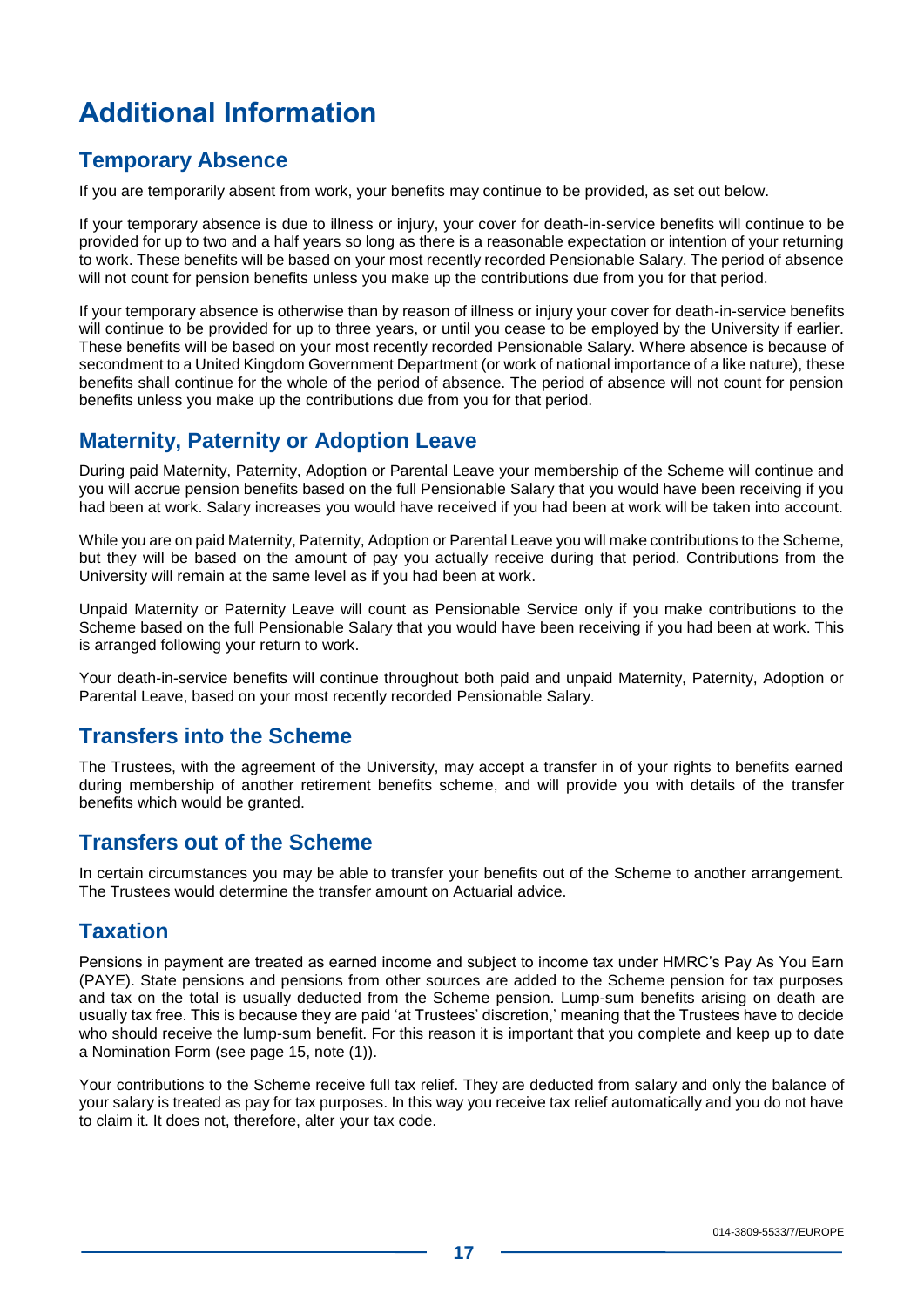#### **Assigning of Benefits**

The benefits under the Scheme may not be assigned, nor can they be charged or mortgaged in any way, except under the 'earmarking' divorce provisions introduced by the Pensions Act 1995 or the 'pension sharing' provisions of the Welfare Reform and Pensions Act 1999 (see below).

#### <span id="page-19-0"></span>**Pension Sharing on Divorce**

It is possible for members' pension benefits to be shared with ex-spouses in the event of divorce. This will usually involve a lump-sum payment from the Scheme to a pension arrangement established by the ex-spouse, with a corresponding reduction in the member's pension entitlement under the Scheme. The cost of administering a pension-sharing order will be borne by the members and/or their ex-spouses, either by a direct charge or by a reduction in the value of the pension to be shared. Details will be provided when necessary by the Pensions **Section** 

#### <span id="page-19-2"></span><span id="page-19-1"></span>**Data Protection Act 1998**

The Trustees of the Scheme take data protection very seriously. Accordingly, they work to ensure that personal data held under the Scheme complies with the Data Protection Act 1998 ("the Act"). From 25 May 2018 the law in relation to data protection is changing; from that date the Scheme will be required to comply with the General Data Protection Regulation. We will contact you in due course with regards to how this affects you but in the meantime the below summaries the position under the Act.

The Trustees are data controllers of personal data processed for the purposes of the Scheme.

In order to fulfil the Trustees' responsibilities in relation to the Scheme, it is necessary to collect and process personal data about you, your beneficiaries, spouse, civil partner and/or dependants. Where you provide information about individuals other than yourself, you need to inform them and, where sensitive data, for example health-related data, is involved, obtain their consent. By submitting information about them, you are confirming to the Trustees that you have done so.

The Trustees use personal data held by them:

- to manage and administer the Scheme, and to provide and secure benefits under it;
- to deal with any queries you raise with the Trustees, and otherwise in corresponding with you about the Scheme and your benefits under it, and keeping records of their dealings with you; and
- to protect the Scheme, the Trustees and Scheme members.

It is the duty of the Trustees to take appropriate technical and organisational measures to seek to keep personal data safe at all times, to disclose it to outside bodies only where necessary for contractual, legal or other specifically identified purposes or where your consent has been given, and not to keep the data for longer than is necessary.

The personal data which will be collected and processed in connection with your Scheme membership includes the following information, and other similar and related types of data.

- Name
- Address
- Gender
- Date of Birth
- National Insurance Number
- Pensionable Salary
- Payroll Reference
- Date of commencement as an employee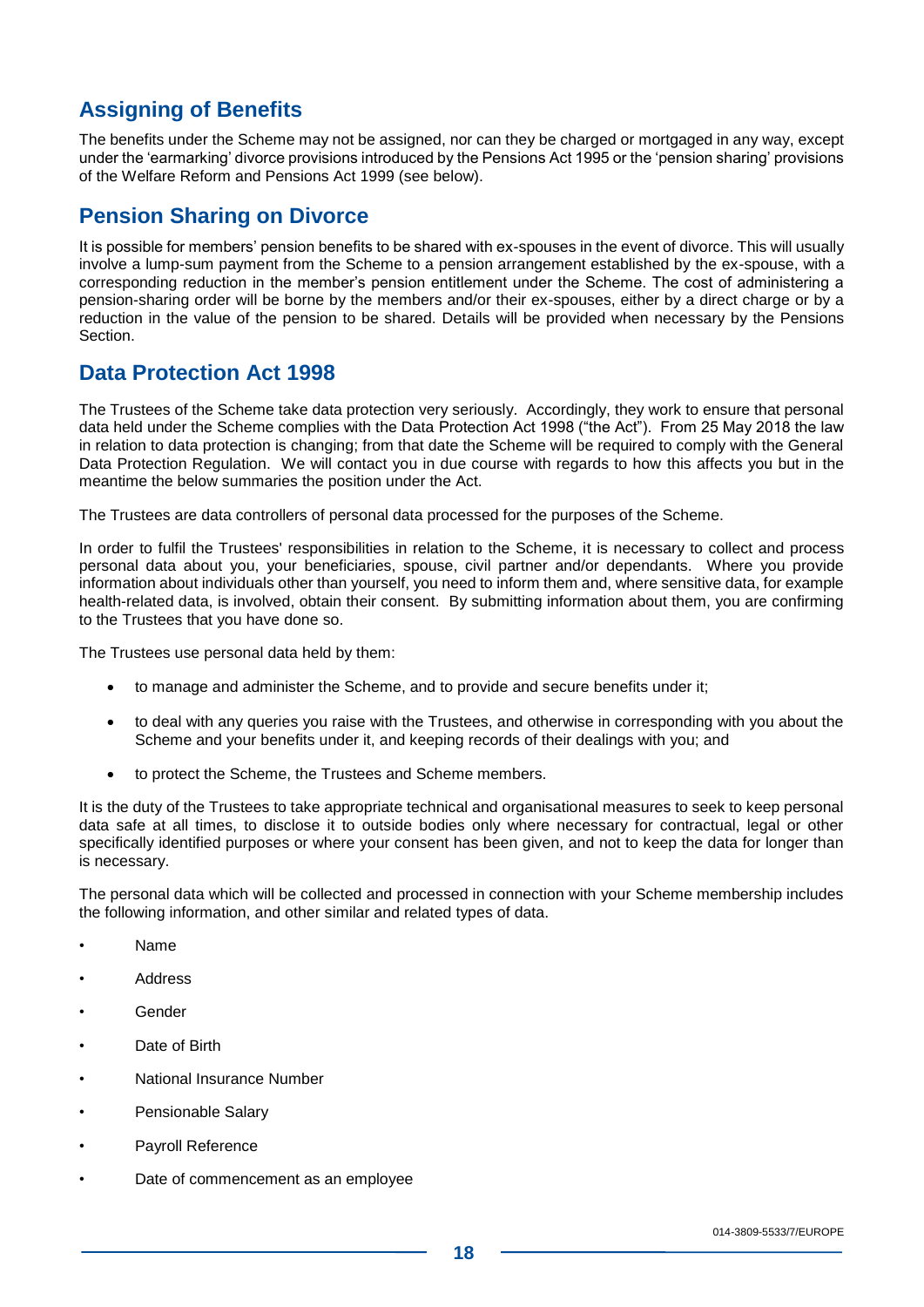- Date of commencement as a Scheme member
- Normal Retirement Date
- Nominated beneficiaries for death benefit
- Details of spouse or civil partner where applicable
- Details of dependant(s) where applicable

In certain limited circumstances "sensitive" data may be required. The Act imposes stringent conditions upon the use and disclosure of sensitive data. Examples of sensitive personal data include details of physical or mental health or information regarding certain legal proceedings (for example, bankruptcy). This may be necessary, for example, if you apply for ill-health early retirement. You will appreciate that the Trustees will be unable to consider such a request without processing such sensitive personal data. To the extent that your consent is required to process such data, you give it when you completed the application form to join the Scheme and when you make any such application to take benefits from the Scheme.

In order to manage and administer the Scheme, and provide benefits under it, it may be necessary to obtain information about you and/or your dependants from third parties, such as, for example, your employer or your doctor. The Trustees will always look to comply with the Act and any other relevant legislation in doing this, making sure that they have a valid justification under the Act for the processing.

The Trustees will only share or disclose personal data with third parties for the purposes set out above in the following circumstances:

- To your employer or, if you have left the Company, your former employer (including, for the avoidance of doubt, any employee benefit trust operated by your employer), either as a data controller or as the Trustees' processor.
- To enable third parties to provide products or services to the Trustees or on their behalf. This includes, but is not limited to, third parties the Trustees have appointed to assist them in managing and administering the Scheme, and in providing benefits under it.
- Some of these, for example third party providers, the Scheme actuary and the Trustees' lawyers, are also data controllers. Others, like the administrator of the Scheme and consultancy providers, process information on the Trustees' behalf as data processors.
- Sometimes your information will be processed outside the European Economic Area by staff of the Trustees' service providers. Where this happens, the Trustees seek to ensure by strict contractual protections that the data will be adequately protected.
- With your consent, but only in the limited circumstances where this is necessary as the justification for the processing.
- If it is proposed to sell your employer or any part of the business of your employer, to prospective purchasers, subject to appropriate confidentiality and security obligations.
- For legal reasons.
- Aggregated, anonymised and pseudonymised data. In order to take advantage of industry-wide initiatives, for example relating to longevity modelling, locating lost pensioners etc, the Trustees may provide information to relevant third parties. Wherever aggregated or anonymised data will suffice for this purpose, the Trustees will provide it in that form. Where that is insufficient, the information will be pseudonymised to the extent compatible with obtaining meaningful results. In such cases, the Trustees will seek appropriate protections for the information provided.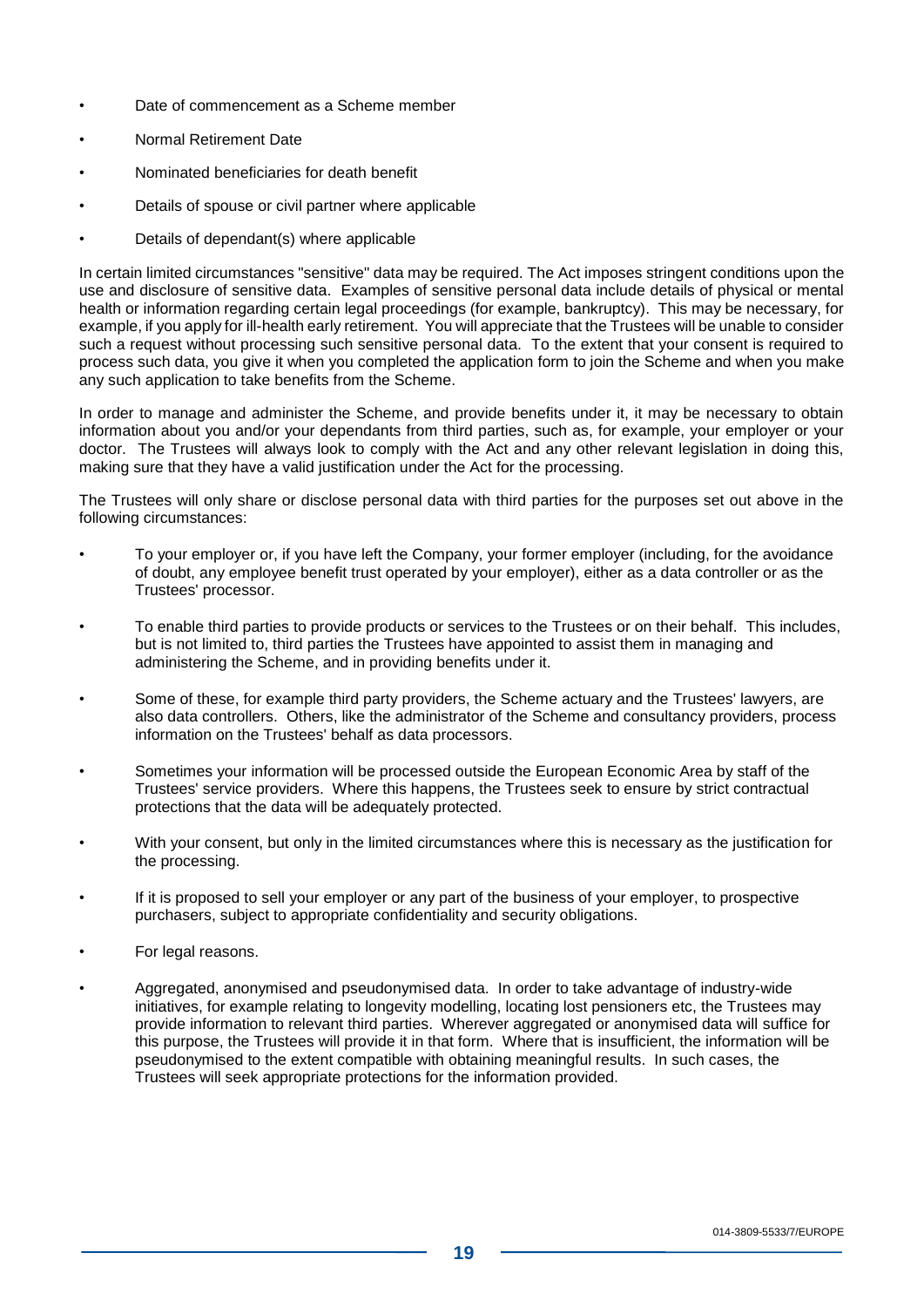The Act places an obligation on the Trustees to ensure that any personal data is kept up to date. It is important, therefore, that you advise us of any changes to your personal data.

You have a number of rights under English law in relation to how your personal information is used, and some of these are set out below. You can obtain further information from the Information Commissioner's Office at www.ico.org.uk.

You have the right to access the information we hold about you. This can be exercised in accordance with the Act, which also sets out circumstances when we must or may not provide personal information to you. Any access request will be subject to the statutory fee, towards the Trustees' costs in providing you with details of the information they hold about you (currently £10). Under the Act, Trustees may need to verify your identity before providing your personal data to you.

You have the right to have information about you corrected.

#### **Disclosure of Information**

As a member of the Scheme you are entitled to receive certain information on its operation and financial security. Each year the Trustees will issue a summary report on the state of the Scheme including a summary of the accounts.

The report also includes any other information on the previous year's events which the Trustees consider to be relevant. A copy of the report will be sent to you each year. A copy of the full Scheme Annual Report is available on request.

The following information will also automatically be given;

- an annual benefit statement setting out the level of benefits you can expect to receive;
- the rights to which you are entitled if you leave service or leave the Scheme before Normal Retirement Date;
- the rights and options available to your dependants or legal personal representatives in the event of your death.

In addition, you are also entitled to receive the following information on written request;

- the benefits available if you exercise your right to transfer into the Scheme any money in respect of your previous membership of another retirement benefits scheme;
- details of money available to you to effect a transfer to another scheme or an individual policy;
- your rights to a refund of contributions in the event that you leave service or leave the Scheme if applicable;
- a copy of the Trust Deed and Rules. Due to their size a charge will be made. Viewing of the document in-house is free of charge. Please contact the Pensions Section for further information.

#### <span id="page-21-0"></span>**Amendment or Termination**

The University and the Trustees may agree to amend the Trust Deed and Rules from time to time and they reserve the right to do so.

The Trust Deed and Rules sets out a number of circumstances in which the Scheme may terminate. If, on termination of the Scheme, the assets were insufficient to meet accrued liabilities, the University will, to the extent required by legislation, make good the deficit.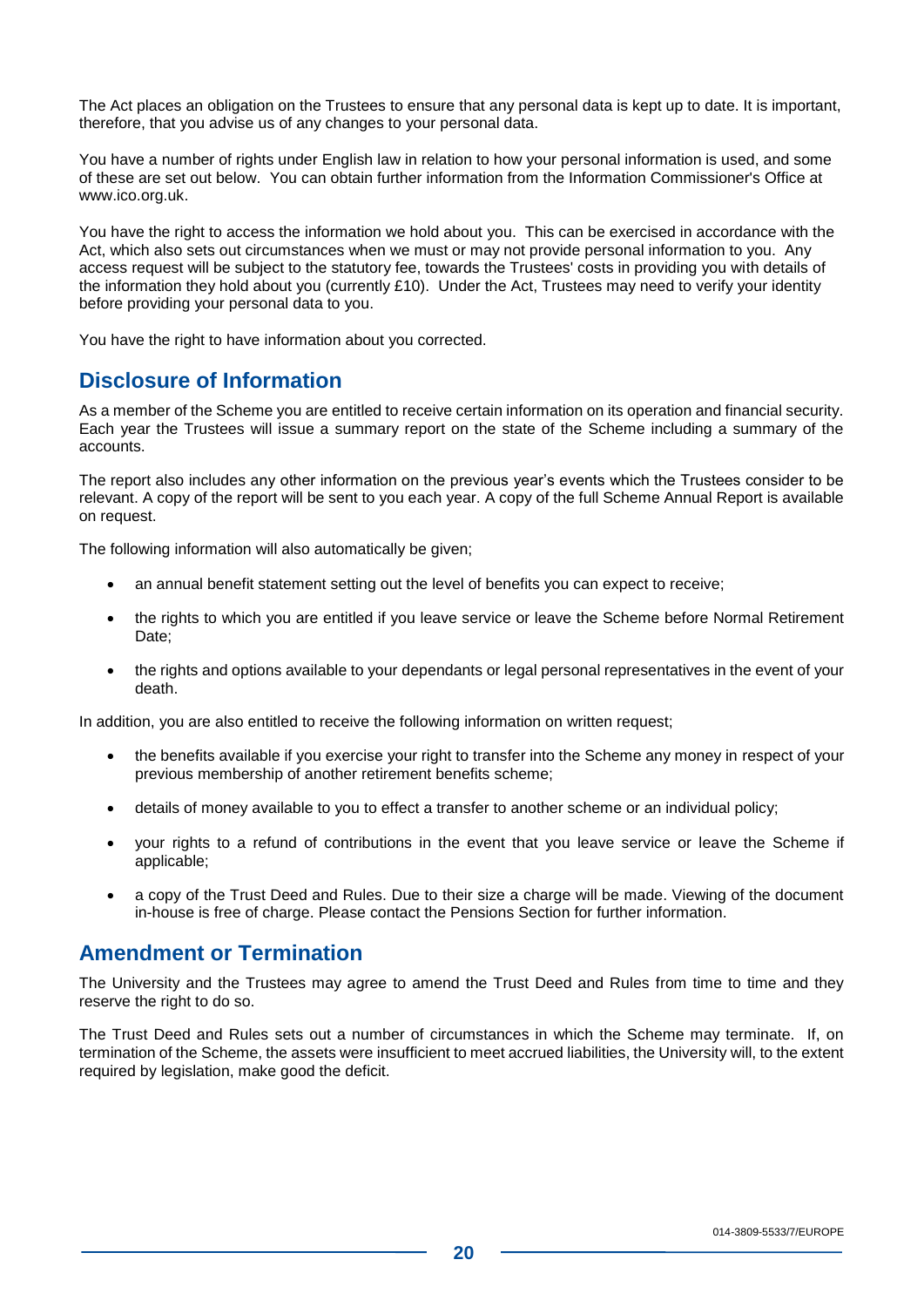#### <span id="page-22-0"></span>**Internal Dispute Resolution Procedure**

If you have a complaint about any aspect of the Scheme you (or your representative) can write to the Clerk to the Trustees at the address given on page [2.](#page-3-0) Whenever you write you must give your name, address, date of birth, National Insurance number and the full nature of your complaint. You will receive a letter acknowledging the receipt of your complaint from the Clerk to the Trustees within seven working days of its receipt.

The Trustees must ensure that you receive a written reply from the Clerk to the Trustees within two months following receipt of your complaint. The reply will state clearly the decision that has been made about your complaint and must refer to the relevant Scheme Rules or legislation, or the exercise of any discretion, which forms the basis of the decision. If the Clerk to the Trustees is unable to give you a full written reply within this two month period, you will be provided with an interim response stating the reason for any delay and confirming a revised date when a full reply will be available.

If you do not agree with this decision, you should write to the Trustees, for the attention of the Chairman of Trustees, at the address on page 2, asking them to reconsider the decision. You must do this within six months of the decision and you must give your name, address, date of birth, National Insurance number and state your reasons for disagreeing with the initial decision.

After considering your disagreement, the Trustees must either confirm the earlier decision or make a new decision in its place. They must do this within three months of receiving your letter or provide you with an interim response stating the reason for the delay and the revised date a full reply can be expected. This written reply from the Trustees will also provide details of your right to take up your complaint with the Pensions Advisory Service (TPAS) and the Pensions Ombudsman, together with appropriate addresses at which they can be contacted (see overleaf).